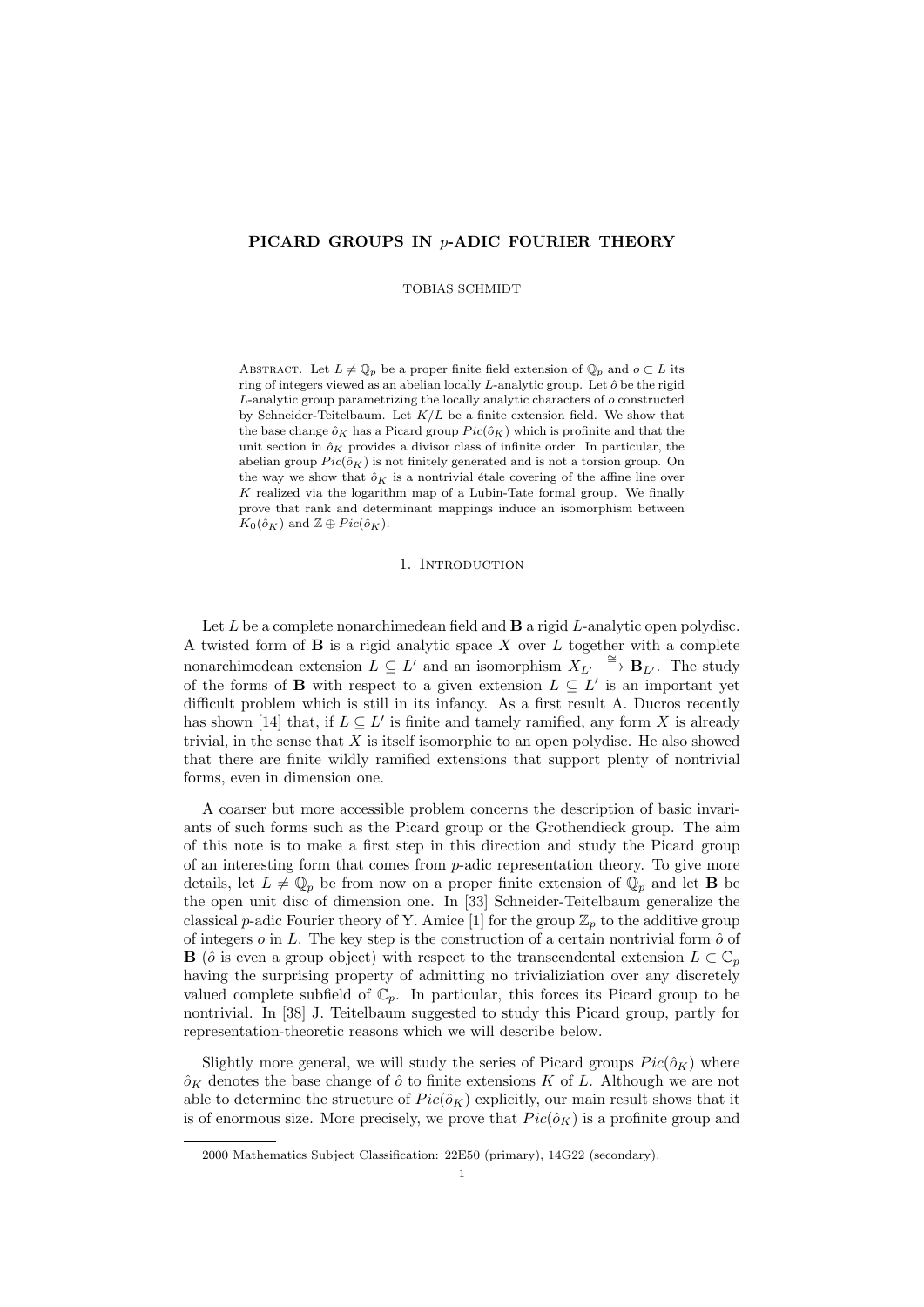that the unit section of  $\hat{o}_K$  supports a divisor class of infinite order. In particular, the abelian group  $Pic(\hat{o}_K)$  is not finitely generated and is not a torsion group. On the way we show that  $\hat{o}_K$  is a nontrivial étale covering of the affine line over K (in the sense of [11]). We finally show that rank and determinant mappings induce an isomorphism  $K_0(\hat{o}_K) \stackrel{\cong}{\longrightarrow} \mathbb{Z} \oplus Pic(\hat{o}_K)$ .

As already indicated the variety  $\hat{o}_K$  has a representation-theoretic interpretation. Indeed the additive group  $\rho$  is among the first examples of a compact abelian locally L-analytic group. The generalized Amice-Fourier isomorphism of Schneider-Teitelbaum [33] induces an isomorphism of the ring of holomorphic functions on  $\hat{\rho}_K$ with the K-valued locally analytic distribution algebra of  $o$ . Since  $\delta_K$  is a quasi-Stein space in the sense of R. Kiehl [21] the group  $Pic(\hat{o}_K)$  controls the ideal structure of this distribution algebra and therefore the locally analytic representation theory of  $o$ . For example, the rational points of  $\hat{o}_K$  are in bijective correspondence with the locally analytic characters  $o \to K^{\times}$ .

In the following we briefly outline the article. As with most nontrivial Picard groups there is by no means a straightforward way to compute the structure of  $Pic(\hat{\rho}_K)$ . Our strategy is to first determine the local Picard groups corresponding to a suitable open affinoid covering of the quasi-Stein space  $\hat{o}_K$  and then 'glue' these informations. We begin by recalling some results on the divisor theory for Dedekind domains. The point is that the affinoid algebra of a twisted form of a nonarchimedean closed disc with respect to a finite extension is a Dedekind domain. In sect. 3 we use descent theory to prove a finiteness result for the Picard group of a certain class of such forms. In sect. 4 we turn to the variety  $\hat{o}_K$ . We prove that it admits an admissible affinoid covering  $\hat{o}_K = \cup_n \hat{o}_{K,n}$  where each  $\hat{o}_{K,n}$  is a twisted form of a closed disc with respect to a finite Galois extension (depending on  $n$ ). The Galois cocycle giving the descent datum comes out of a Lubin-Tate group G for o and the logarithm  $\log_{\mathbb{G}}$  identifies  $\hat{o}_{K,n}$  with a finite étale covering of a closed disc whose degree equals  $q^{en}$ . Here, e and q equal the ramification index of  $L/\mathbb{Q}_p$  and the cardinality of the residue field of L respectively. Passing to the limit in n proves  $\hat{o}_K$  to be an étale covering of the affine line over K. The results of sect. 3 may be applied to  $\hat{o}_{K,n}$  and yield the finiteness of  $Pic(\hat{o}_{K,n})$ . Using a spectral sequence argument combined with a vanishing result of L. Gruson [18] we find  $Pic(\hat{o}_K) = \lim_n Pic(\hat{o}_{K,n})$ . Building on ideas of A. de Jong [10] we show that the zero section of the group  $\hat{o}_K$  supports a divisor class of infinite order in  $Pic(\hat{o}_K)$ . Finally, since the ring of global sections  $\mathcal{O}(\hat{o}_K)$  is a Prüferian domain, Serre's theorem from algebraic K-theory [2] implies the result on  $K_0(\hat{o}_K)$ .

As explained above the points of  $\hat{o}$  parametrize the locally analytic characters of o. Generalizing the construction of  $\hat{\rho}$  M. Emerton has introduced such a character variety for any abelian locally L-analytic group which is topologically finitely generated [16]. We conclude this work by briefly explaining how the problem of determining the Picard group of general character varieties can essentially be reduced to the case of (copies of)  $\hat{o}$ .

Acknowledgements. I am indebted to Peter Schneider and Jeremy Teitelbaum for their useful advice and comments during the preparation of this article and for generously providing me with some helpful private notes on their own work. Parts of this work were written during a stay of the author at the Tata Institute of Fundamental Research, Mumbai, supported by the Deutsche Forschungsgemeinschaft. The author is grateful for the support of both institutions.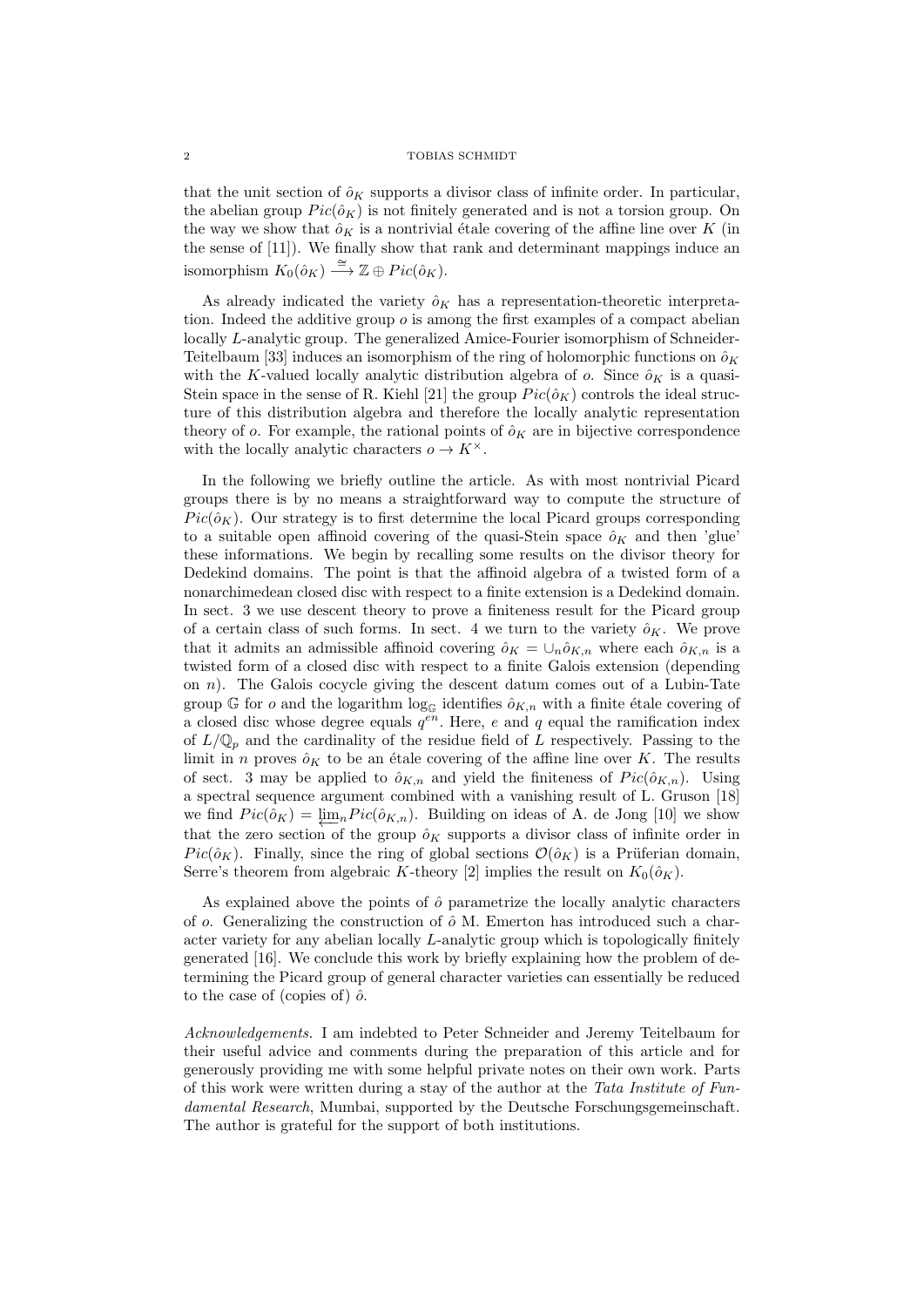#### 2. Preliminaries on Dedekind domains

We recall some divisor theory for Dedekind domains, cf. [9], VII.§2, thereby fixing some notation. Recall that an integral domain is a Dedekind domain if it is noetherian, integrally closed and every nonzero prime ideal is maximal.

Let  $B$  be a Dedekind domain with field of fractions  $F$ . The free abelian group  $D(B)$  on the set  $Sp(B)$  of maximal ideals of B is called the *divisor group* of B. Given  $P \in Sp(B)$  the localization  $B_P$  of B at P is a discrete valuation ring. Let  $v_P$  be the associated valuation. We have the well-defined group homomorphism

$$
div_B: F^{\times} \longrightarrow D(B)
$$
,  $x \mapsto \sum_{P \in Sp(B)} v_P(x)P$ 

whose cokernel

$$
Cl(B) := D(B)/\text{im div}_B
$$

is called the divisor class group.

On the other hand, let  $Pic(B)$  denote the *Picard group* of B, i.e. the group of isomorphism classes of locally free B-modules of rank 1 (with the tensor product of B-modules as group law). There is a commutative diagram of abelian groups with exact rows

(1) 
$$
1 \longrightarrow B^{\times} \xrightarrow{\subseteq} F^{\times} \longrightarrow Cart(B) \longrightarrow Pic(B) \longrightarrow 1
$$

$$
\Big| = \bigcup_{\begin{subarray}{c} \downarrow \\ 1 \longrightarrow B^{\times} \xrightarrow{\subseteq} F^{\times} \xrightarrow{div_{B}} D(B) \longrightarrow CL(B) \longrightarrow 1. \end{subarray}}
$$

Here,  $Cart(B)$  refers to the group of invertible fractional ideals of B and the map  $F^{\times} \to Cart(B)$  is given by  $x \mapsto xB$ . The map  $\iota: Cart(B) \to D(B)$  is given by  $I \mapsto \sum_{P \in Sp(B)} v_P(I)P$  where  $v_P(I)$  equals the order of the extended fractional ideal in the discretely valued field  $Quot(B_P)$ . Both  $\iota$  and  $\bar{\iota}$  are bijections, e.g. [41], Cor. I.3.8.1.

Now suppose that  $A \subseteq B$  is a subring which is a Dedekind domain itself such that  $A \to B$  is integral or flat. Given  $P' \in Sp(A)$ ,  $P \in Sp(B)$  with  $P \cap A =$ P' let  $e(P/P') \in \mathbb{N}$  denote the ramification index of P over P'. Then  $j(P') :=$  $\sum e(P/P')P$  induces a well-defined group homomorphism

$$
j: D(A) \to D(B)
$$

where the sum runs through all  $P \in Sp(B), P \cap A = P'$ . It factors into a group homomorphism

$$
\bar{\jmath}: Cl(A) \to Cl(B),
$$

cf. [9], VII.§1.10 Prop. 14.

Now suppose additionally that  $A \subseteq B$  is a finite Galois extension with group G and such that  $Cl(B) = 1$ . The group G acts on  $Sp(B)$  and on  $D(B)$ . The map j induces an isomorphism  $D(A) \stackrel{\cong}{\longrightarrow} D(B)^G$ . Furthermore,  $Quot(A) = F^G$ . Taking G-invariants in the lower horizontal row of (1) and using Hilbert 90 yields the exact sequence

$$
1 \longrightarrow A^{\times} \longrightarrow Quot(A)^{\times} \longrightarrow D(A) \stackrel{\delta}{\longrightarrow} H^{1}(G, B^{\times}) \longrightarrow 1.
$$

We obtain a canonical isomorphism

$$
\bar{\delta}: Cl(A) \stackrel{\cong}{\longrightarrow} H^1(G, B^{\times}).
$$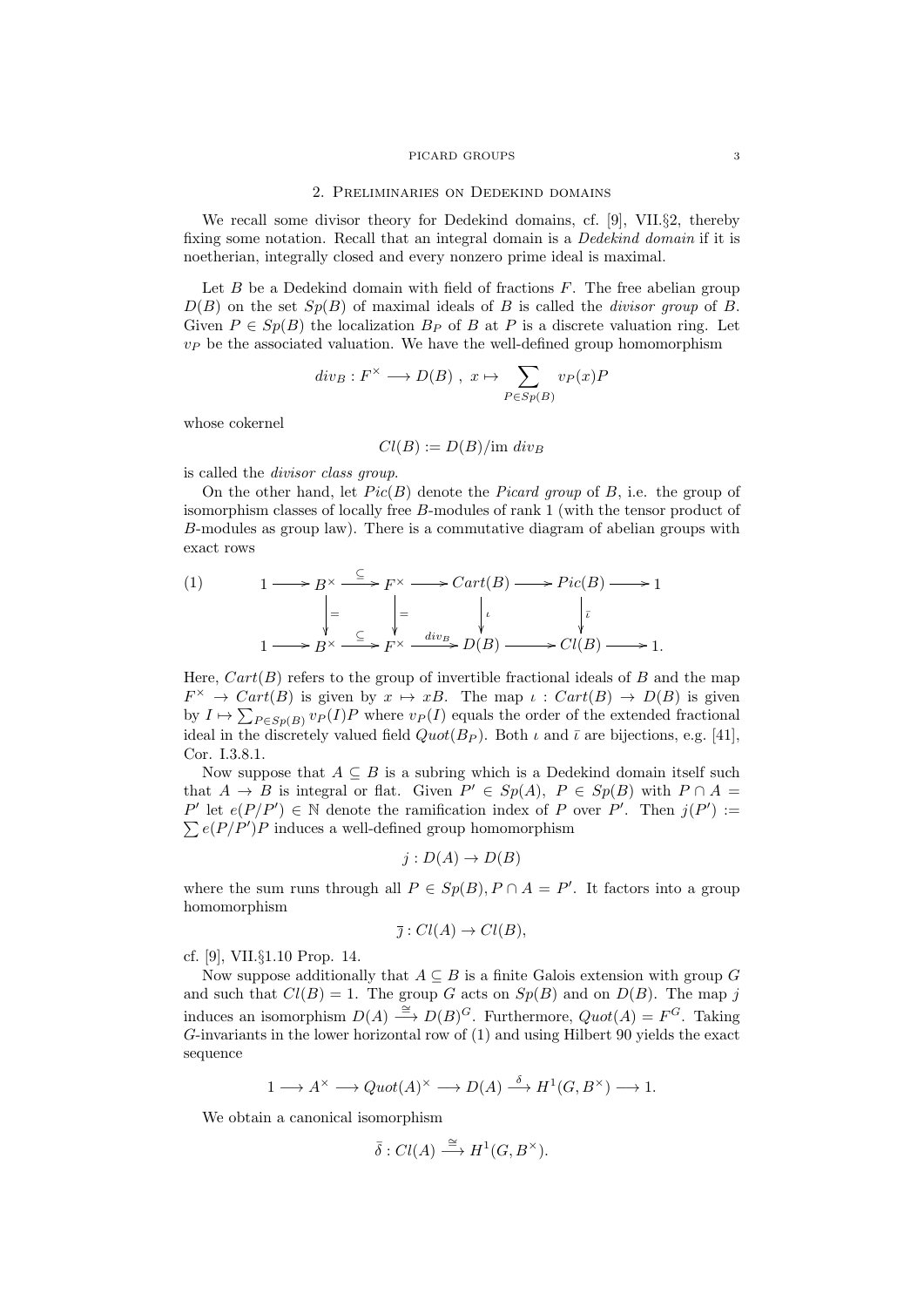#### 3. Class groups of twisted affinoid discs

Let  $L$  be a complete non-archimedean field, i.e. a field that is complete with respect to a specified nontrivial non-archimedean absolute value. We assume that the reader is familiar with the classical theory of affinoid spaces over such a field [6].

For any L-affinoid algebra B we denote by  $\check{B}$  the subring of power-bounded elements, by B´ the B-ideal of topologically nilpotent elements and by  $B := B/B$ the reduction of B. Passing to the reduction is a covariant functor from L-affinoid algebras to algebras over the residue field of  $L$ . If  $|.|$  denotes the spectral seminorm on B we have  $\tilde{B} = \{b \in B : |b| \leq 1\}$  and  $\tilde{B} = \{b \in B : |b| \leq 1\}$ . Moreover, if the ring  $B$  is reduced, the spectral seminorm is a norm and defines the Banach topology of B.

After these preliminaries let  $K/L$  be a finite Galois extension and let B be the one dimensional Tate algebra over K, i.e.

$$
B = \{ \sum_{n\geq 0} a_n z^n, a_n \in K, |a_n| \to 0 \text{ for } n \to \infty \}.
$$

Here, we denote the unique extension of the absolute value on  $L$  to  $K$  also by |.|. Suppose A is a L-affinoid algebra equipped with an isomorphism

$$
A\otimes_L K\stackrel{\cong}{\longrightarrow} B
$$

of K-algebras. In other words, A is a twisted form of B with respect to the extension K/L, cf. [22], II.§8. Let  $G := Gal(K/L)$ . The Galois group G acts on  $A \otimes_L K$ by  $\sigma(a \otimes x) = a \otimes \sigma(x)$  and, via transport of structure, we obtain in this way a semilinear Galois action on the K-algebra B.

Remark: The forms of the affinoid algebra  $B$  with respect to the Galois extension  $K/L$  are classified by the nonabelian Galois cohomology  $H^1(G,\text{Aut}_K(B))$  according to [29]. Here,  $\text{Aut}_K(B)$  refers to the automorphism group of the K-algebra B. Any automorphism of B is completely determined by its value on the variable z and induces, by functoriality, an automorphism of the algebra  $\vec{B} = \vec{K}[z]$ . Consequently, the map  $f \mapsto f(z)$  induces a group isomorphism between  $\text{Aut}_K(B)$  and the group of formal power series

$$
a_0 + a_1 z + a_2 z^2 + \dots
$$

subject to the conditions  $|a_0| \leq 1, |a_1| = 1, |a_i| < 1$  for all  $i > 1$ , cf. [6], Corollary 5.1.4/10. By the enormous size of this group the classification of forms of  $B$  seems to be a difficult task. In  $[29]$  it is shown that any form of B with respect to a finite tamely ramified extension is trivial, in the sense that it is itself isomorphic to a closed disc. Moreover, it is shown that there are plenty of wildly ramified forms. Apart from these results the author does not know of any results in this direction in the literature.

## Lemma 3.1. The ring A is a Dedekind domain.

*Proof.* The ring B is a principal ideal domain. Since the extension  $A \subseteq B$  is integral the usual Going Up theorem shows A to be of dimension 1, e.g. [26], Ex. 9.2. Finally, let  $a \in Quot(A)$  be integral over A. Since B is integrally closed we have  $a \in B$  and thus, by Galois invariance,  $a \in A$ .

We therefore have the canonical isomorphism  $Cl(A) \stackrel{\cong}{\longrightarrow} H^1(G, B^{\times})$  at our disposal.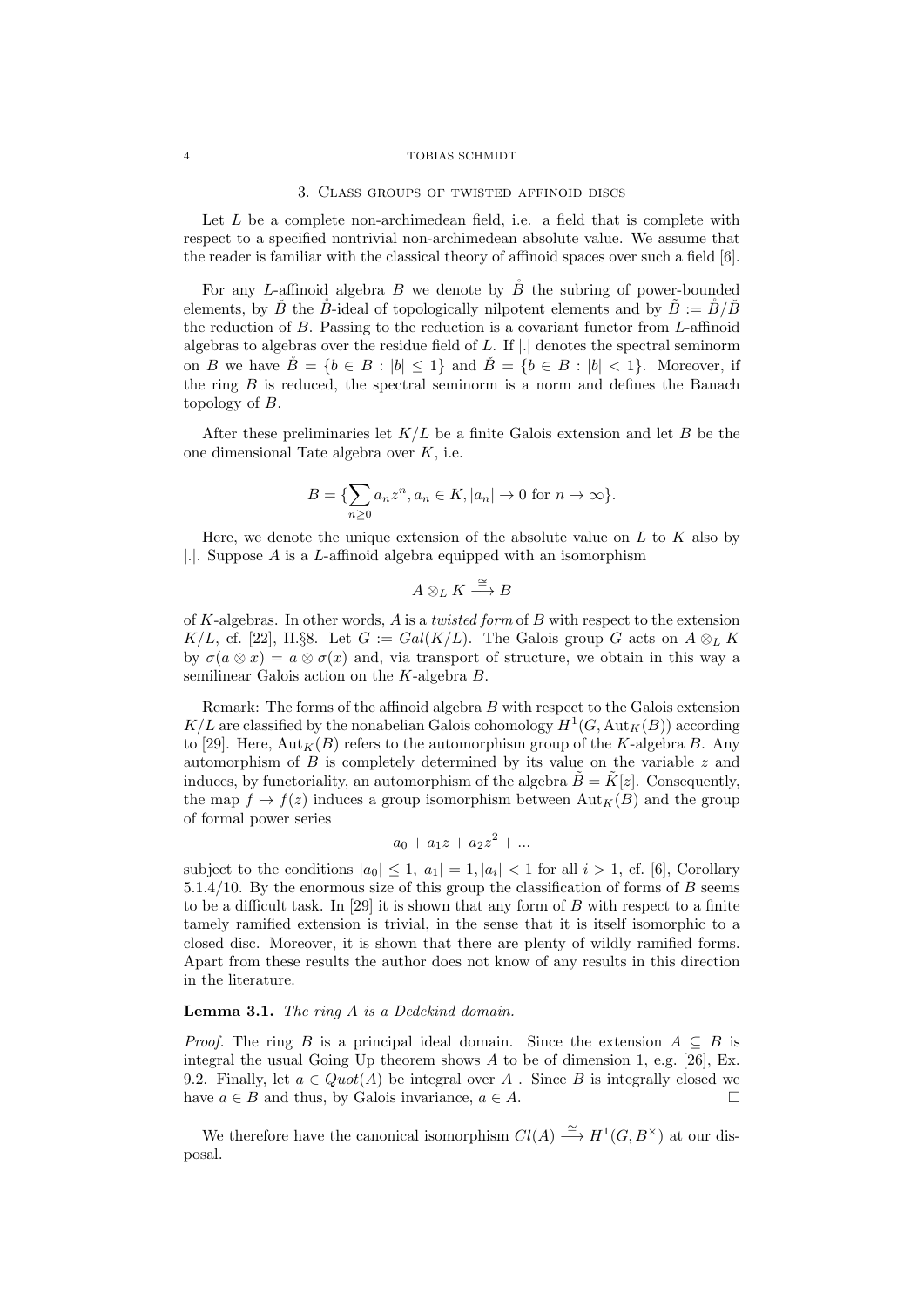**Lemma 3.2.** Suppose that the semilinear action of G maps the principal ideal  $(z)$ of B to itself. Then  $\mathring{B}^{\times} \subseteq B^{\times}$  induces a short split exact sequence

$$
1\longrightarrow |K^\times|/|L^\times|\longrightarrow H^1(G,\mathring{B}^\times)\longrightarrow H^1(G,B^\times)\longrightarrow 1.
$$

*Proof.* Let  $U := \{b_0 + b_1 z + ... \in B^\times : b_0 = 1\}$ . Then  $B^\times = UK^\times$  and  $\mathring{B}^\times = U\mathring{K}^\times$ and the Galois action on  $B$  respects these direct products by assumption. Since cohomology commutes with direct sums we obtain, again by Hilbert 90, a short exact sequence

$$
1 \longrightarrow H^1(G, \mathring{K}^{\times}) \longrightarrow H^1(G, \mathring{B}^{\times}) \longrightarrow H^1(G, B^{\times}) \longrightarrow 1.
$$

The map  $UK^{\times} \to U\check{K}^{\times}$ ,  $(u, x) \mapsto (u, 1)$  induces a splitting of this sequence. Finally, the long exact cohomology sequence induced by the short exact sequence

$$
1 \longrightarrow \mathring{K}^{\times} \longrightarrow K^{\times} \xrightarrow{|.|} |K^{\times}| \longrightarrow 1
$$

induces, again by Hilbert 90, the isomorphism  $|K^{\times}|/|L^{\times}| \stackrel{\cong}{\longrightarrow} H^1(G, \mathring{K}^{\times})$ .

For any real number  $0 < m < 1$  we let

$$
\mathring{B}^{(m)} := \{ b \in \mathring{B} : |b - 1| \le m \}.
$$

It is a Galois stable subgroup of  $B^{\times}$ .

**Lemma 3.3.** There is a real number  $m = m(K)$  with  $0 < m < 1$  such that the image of the map

$$
H^1(G, \mathring{B}^{(m)}) \longrightarrow H^1(G, \mathring{B}^{\times})
$$

induced by the inclusion  $\mathring{B}^{(m)} \subseteq \mathring{B}^{\times}$  is the trivial group  $\{1\}$ .

*Proof.* This is a mild generalization of a lemma in [32]. Denote by  $Tr$  the trace map of the field extension  $K/L$ . Since  $K/L$  is separable there is an element  $c \in K$ with  $Tr(c) = 1$ . Then any  $0 < m < 1$  such that  $m |c| < 1$  will do. Indeed, let  $\psi$  be a cocycle representing an element of  $H^1(G, \overset{\circ}{B}(m))$  and consider the element

$$
\phi := \sum_{\sigma \in G} \psi(\sigma) \sigma(c) \in B.
$$

We have

$$
|\phi - 1| = |\sum_{\sigma \in G} (\psi(\sigma) - 1)\sigma(c)| \le m |c| < 1
$$

and therefore  $\phi \in \check{B}^{\times}$ . Given  $\tau \in G$  we compute

$$
\tau(\phi) = \sum_{\sigma \in G} \psi(\sigma)^{\tau}(\tau \sigma)(c) = \sum_{\sigma \in G} \psi(\tau)^{-1} \psi(\tau \sigma)(\tau \sigma)(c) = \psi(\tau)^{-1} \phi
$$

and, thus,  $\psi(\tau) = \phi^{1-\tau}$ . Hence, the image of the class of  $\psi$  in  $H^1(G, \overset{\circ}{B}{}^\times)$  coincides with the class of the coboundary  $\tau \mapsto \phi^{1-\tau}$ .

In the situation of the lemma the canonical homomorphism

(2) 
$$
H^1(G, \overset{\circ}{B}{}^\times) \longrightarrow H^1(G, \overset{\circ}{B}{}^\times/\overset{\circ}{B}{}^{(m)})
$$

is therefore injective.

We fix an algebraic closure  $K \subseteq \overline{K}$  of the field K and we extend the absolute value from K to  $\bar{K}$ . Let  $r \in |\bar{K}^{\times}|$  and consider the generalized Tate algebra  $B_r$  of all affinoid functions on the closed disc of radius r around zero. It is given by all formal series

$$
a_0 + a_1 z + a_2 z^2 + \dots
$$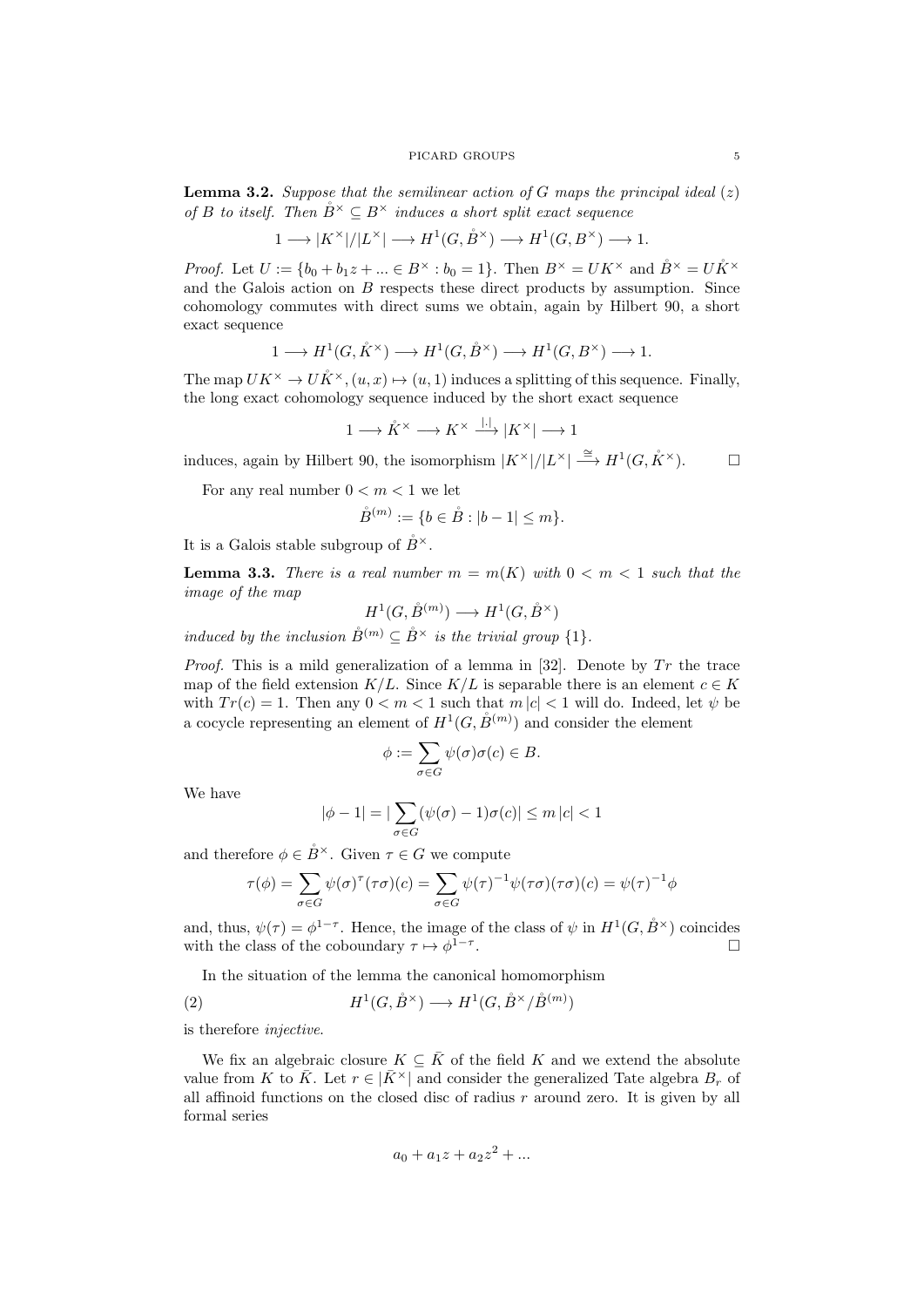subject to  $a_n \in K$ ,  $|a_n|r^n \to 0$  for  $n \to \infty$ . Suppose  $r' \in |\overline{K}^{\times}|$  is a second radius with  $r < r'$ . It is well-known that, in case the field K is locally compact, the canonical inclusion

$$
f:B_{r'}\stackrel{\subset}{\longrightarrow} B_r
$$

is a compact continuous linear map between K-Banach spaces, e.g. [30], Example §16. By loc.cit., Remark 16.3 this implies that the image of any bounded K˚ module in  $B_{r'}$  has compact closure. We also remark that, since the inclusion  $Sp(B_r) \to Sp(B_{r'})$  identifies the source with an affinoid subdomain in the target, the ring extension underlying  $f$  is flat, cf. [6], Cor. 7.3.2/6.

We know place ourselves in the following situation. Suppose  $r_1 < r_2$  are two numbers in  $|K^{\times}|$ , the value group of K. The corresponding affinoid algebra on the closed disc with radius  $r_i$  is denoted by  $B_i$ . We suppose that there is a Ksemilinear G-action on  $B_i$  stabilizing the principal ideal (z) such that the inclusion map  $f : B_2 \to B_1$  is equivariant. We suppose furthermore, that the inclusion of the ring of invariants  $A_i := (B_i)^G$  (an affinoid L-algebra) into  $B_i$  is a finite Galois extension with group  $G$  and that the induced morphism between affinoids  $Sp(A_1) \to Sp(A_2)$  is an inclusion making the source an affinoid subdomain in the target. In this situation we prove the

**Proposition 3.4.** If the field K is locally compact, the class group  $Cl(A_1)$  is a finite group.

*Proof.* First, since  $r_i$  is in the value group of the ground field K it is almost obvious that the results proved above for the ordinary Tate algebra B hold verbatim for the algebras  $B_i$ .

To start with the ring extension  $A_2 \subseteq A_1$  is flat and so we have the homomomorphism  $j: D(A_2) \to D(A_1)$  from the previous section. On the other hand, the map  $Sp(A_1) \to Sp(A_2)$  induces a group homomorphism  $\varphi: D(A_1) \to D(A_2)$ . According to [6], Prop. 7.2.2/1 (iii) it is a splitting of j, i.e.  $j \circ \varphi = id|_{D(A_1)}$ . We have similar maps j associated to the flat extensions  $A_i \subseteq B_i$  and f. By multiplicativity of the ramification index they assemble to the commutative diagram

$$
D(A_2) \longrightarrow D(B_2)
$$
  
\n
$$
\downarrow \qquad \qquad \downarrow
$$
  
\n
$$
D(A_1) \longrightarrow D(B_1).
$$

It follows that the maps  $\delta_i: D(A_i) \to H^1(G, B_i^{\times})$  sit in the commutative diagram

$$
D(A_2) \xrightarrow{\delta_2} H^1(G, B_2^{\times})
$$
  
\n
$$
\downarrow j
$$
  
\n
$$
D(A_1) \xrightarrow{\delta_1} H^1(G, B_1^{\times})
$$

and, consequently, we have the identity

(3) 
$$
H^1(f) \circ \delta_2 \circ \varphi = \delta_1 \circ j \circ \varphi = \delta_1.
$$

After this preliminary discussion we consider for  $0 < m < 1$  the following diagram  $(+)$  of abelian groups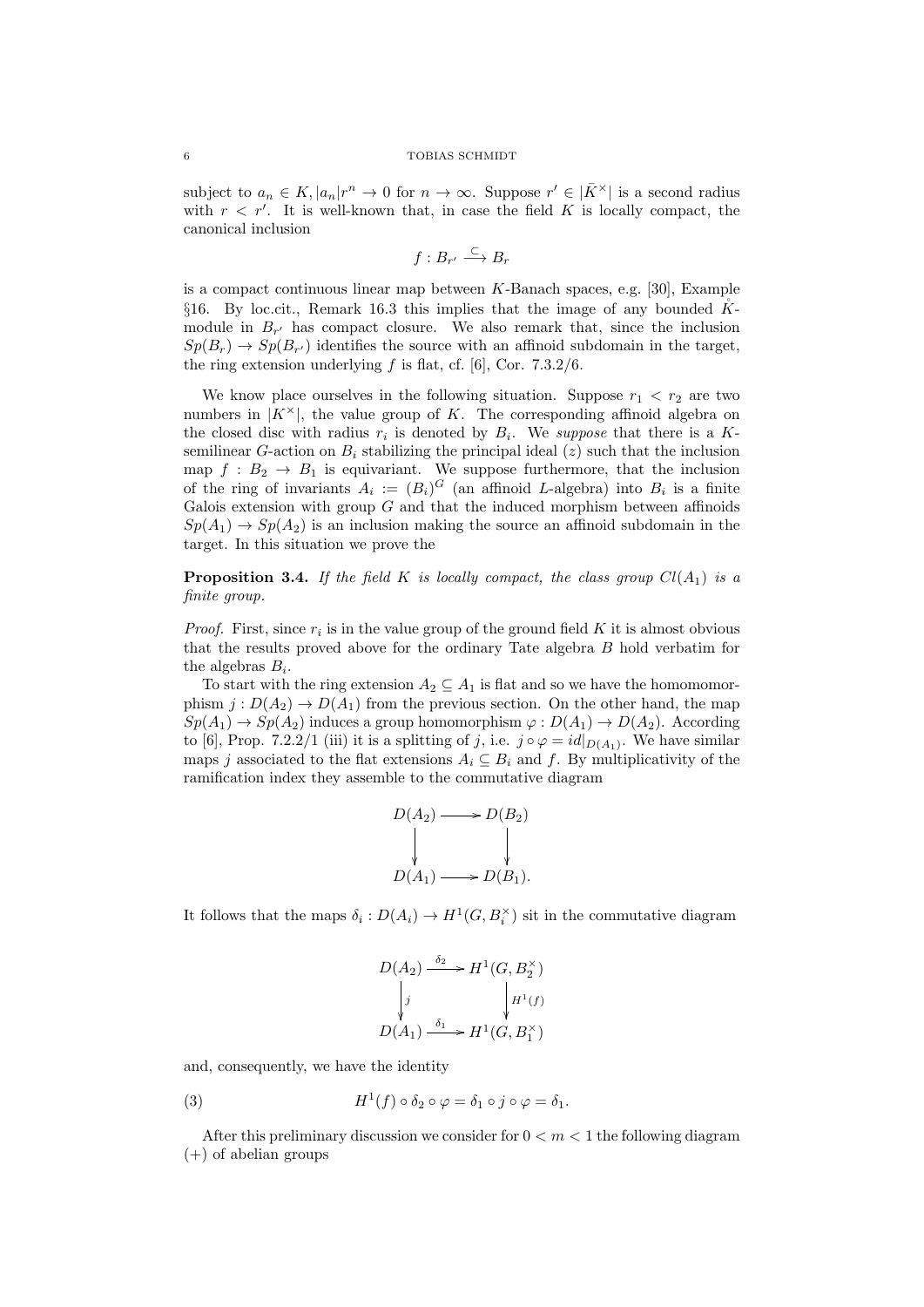

Here, the maps  $s_i$  are the canonical sections from Lemma 3.2 and the remaining maps are the obvious ones. We prove in a first step that all squares in this diagram are commutative. The identity (3) means that the upper square commutes. Consider the square in the middle. Since  $r_i \in |K^\times|$  we have direct product decompositions  $B_i^{\times} = U_i K^{\times}$  and  $\mathring{B}_i^{\times} = U_i \mathring{K}^{\times}$  as in the proof of Lemma 3.2 where  $U_i := \{b_0 + b_1 z + \ldots \in B_i^{\times} : b_0 = 1\}.$  These decompositions are respected by f. The middle square is therefore induced by the commutative diagram of Galois modules



where the vertical maps are given by  $(u, x) \mapsto (u, 1)$ . It is therefore commutative. Finally, the commutativity of the lowest square is clear.

We now prove the assertion of the proposition. In  $(+)$  the upper horizontal arrow  $\delta_1$  factores into an isomorphism  $\overline{\delta}_1 : Cl(A_1) \stackrel{\cong}{\longrightarrow} H^1(G, B_1^{\times}).$  By (2) we may adjust the number  $m = m(K)$  so that the lowest vertical arrow on the right hand side becomes injective. Since the right-hand vertical maps are now all injective it suffices to show that the image of the lower horizontal map

$$
H^1(G, \mathring{B}_2^{\times}/(\mathring{B}_2^{\times} \cap \mathring{B}_1^{(m)})) \longrightarrow H^1(G, \mathring{B}_1^{\times}/\mathring{B}_1^{(m)})
$$

is finite. We claim that already the set  $\mathring{B}_2^{\times}/(\mathring{B}_2^{\times} \cap \mathring{B}_1^{(m)})$  is finite which yields the claim according to [36], Cor. VIII.§2.2. It is here where we use the local compactness of the field  $K$ . Indeed, consider the composite homomorphism

$$
h: \mathring{B}_2^\times \xrightarrow{h_1} \mathring{B}_1^\times \xrightarrow{h_2} \mathring{B}_1^\times / \mathring{B}_1^{(m)}
$$

with kernel  $\mathring{B}_2^{\times} \cap \mathring{B}_1^{(m)}$ . Here,  $h_1$  is induced from the compact map f and  $h_2$  is the canonical projection. Since  $B_i$  is reduced the spectral norm induces its Banach topology and so  $\mathring{B}_i$  is open and closed in  $B_i$ . We equip  $\mathring{B}_i^{\times}$  with the induced topology from  $\mathring{B}_i$ . The maps  $h_i$  are then continuous. We have  $h_1(\mathring{B}_2^{\times}) \subseteq f(\mathring{B}_2)$ and the right hand side is a compact subset of  $\mathring{B}_1$ . Hence so is the left hand side. But the units  $\mathring{B}_1^{\times}$  are a closed subset of the complete adic ring  $\mathring{B}_1$  and therefore  $h_1(\mathring{B}_2^{\times}) \subseteq \mathring{B}_1^{\times}$ . The image  $h_2(h_1(\mathring{B}_2^{\times}))$  is compact and contains the image of h. But  $\mathring{B}_i^{(m)}$  is open in  $\mathring{B}_i^{\times}$  and therefore the target of h is a discrete space. Hence the image of h must be finite. This proves the assertion.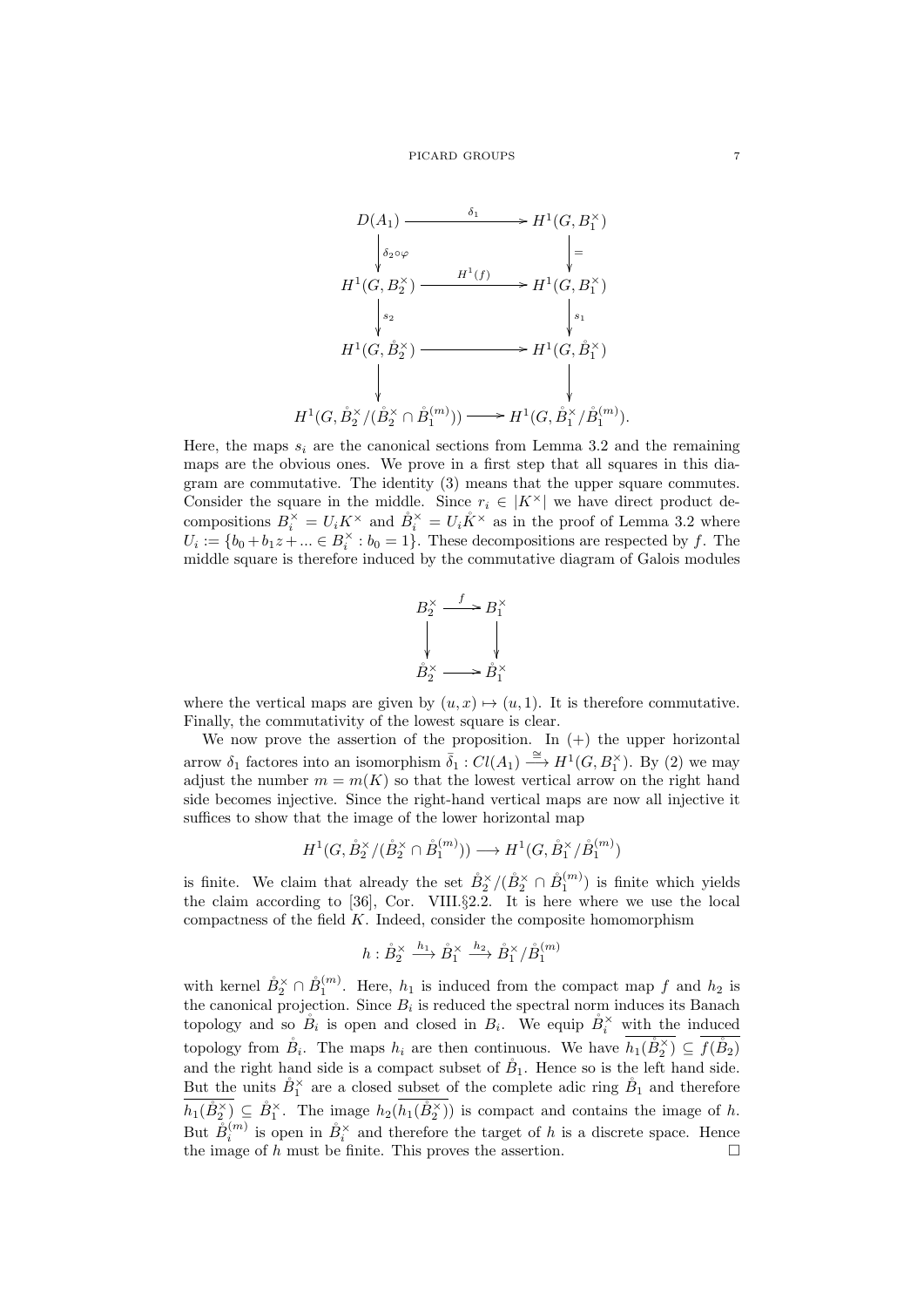### 4. p-adic Fourier theory

For the basic theory of locally analytic groups over  $p$ -adic fields we refer to P. Schneider's monograph [35].

Let |.| be the absolute value on  $\mathbb{C}_p$  normalized via  $|p| = p^{-1}$ . Let

$$
\mathbb{Q}_p\subseteq L\subseteq\mathbb{C}_p
$$

be a finite extension field. Let  $e = e(L/\mathbb{Q}_p)$  be the ramification index, k be the residue field of L and  $q = #k$  its cardinality. Let  $o \subseteq L$  be the integers in L and let  $e_1, ..., e_{[L:\mathbb{Q}_p]}$  be a  $\mathbb{Z}_p$ -basis of o. We always view o as an abelian locally L-analytic group of dimension one.

We denote by  $\mathbf{B}^s$  the rigid *L*-analytic open unit disc around zero of dimension  $s \geq 1$  and by  $\mathbf{B}^s(r)$  a closed subdisc of a real radius r. If  $s = 1$  we usually omit it from the notation. Let  $z_1, ..., z_{[L:\mathbb{Q}_p]}$  be a set of parameters on the disc  $\mathbf{B}^{[L:\mathbb{Q}_p]}$ .

Let  $\log(1+Z) = Z - Z^2/2 + Z^3/3 - \dots$  be the usual logarithm series. The central object of our investigations will be the closed analytic subvariety

$$
\hat{o} \subseteq \mathbf{B}^{[L:\mathbb{Q}_p]}
$$

defined by the equations

$$
e_i \log(1 + z_j) - e_j \log(1 + z_i) = 0
$$

for  $i, j = 1, ..., [L : \mathbb{Q}_p]$ . It is a connected smooth one dimensional rigid L-analytic variety, cf. [33], [38]. As explained in the introduction it is the central object of the p-adic Fourier theory developed in the article [33]. A particular feature of  $\hat{o}$  is that for any intermediate complete field  $L \subseteq K \subseteq \mathbb{C}_p$  the K-valued points  $z \in \hat{o}(K)$ are in natural bijection with the set of K-valued locally analytic characters  $\kappa_z$  of  $o$ . This makes  $\hat{o}$  a group object.

As explained in the introduction we propose to study the Picard group and the Grothendieck group of

$$
\hat{o}_K:=\hat{o}\mathbin{\hat{\otimes}}_L K
$$

for any intermediate field  $L \subseteq K \subseteq \mathbb{C}_p$  which is a finite extension of L. We remark straightaway that [33], Lem. 3.10 implies that the ideal sheaf corresponding to the zero section in the group  $\hat{o}_K$  is an invertible sheaf whose class in  $Pic(\hat{o}_K)$  is nontrivial if  $L \neq \mathbb{Q}_p$ . Since  $\hat{o}_K = \mathbf{B}_K$  in case  $L = \mathbb{Q}_p$  and  $Pic(\mathbf{B}_K) = 1$ , cf. [24], Thm. 7.2, this shows

$$
Pic(\hat{o}_K) \neq 1 \Longleftrightarrow L \neq \mathbb{Q}_p.
$$

Our approach to the Picard group of  $\hat{o}_K$  rests upon the fact that  $\hat{o}$  is a twisted form of **B** with respect to the extension  $L \subseteq \mathbb{C}_p$  and that the Galois cocycle giving the descent datum comes out of a Lubin-Tate group for o. We give more details in the next subsection.

4.1. Lubin-Tate groups. For a quick introduction to Lubin-Tate theory we suggest [23]. Recall that a Lubin-Tate formal group for a fixed prime element  $\pi \in \mathfrak{o}$  is a certain one dimensional commutative formal group  $\mathbb G$  over  $o$  of p-height  $[L:\mathbb Q_p]$ . It comes equipped with a unital ring homomorpism  $[.] : o \rightarrow End(\mathbb{G})$ . We will assume that G has the property  $[\pi] = \pi X + X^q \in o[[X]]$ . This is no essential restriction (loc.cit., Thm. 1.1/3.1).

Viewing  $\mathbb{G}$  as a connected p-divisible group let  $\mathbb{G}'$  be its Cartier dual and  $T(\mathbb{G}')$ be the corresponding Tate module  $[37]$ . The latter is a free rank one  $o$ -module carrying an action of the absolute Galois group

$$
G_L:=G(\bar{L}/L)
$$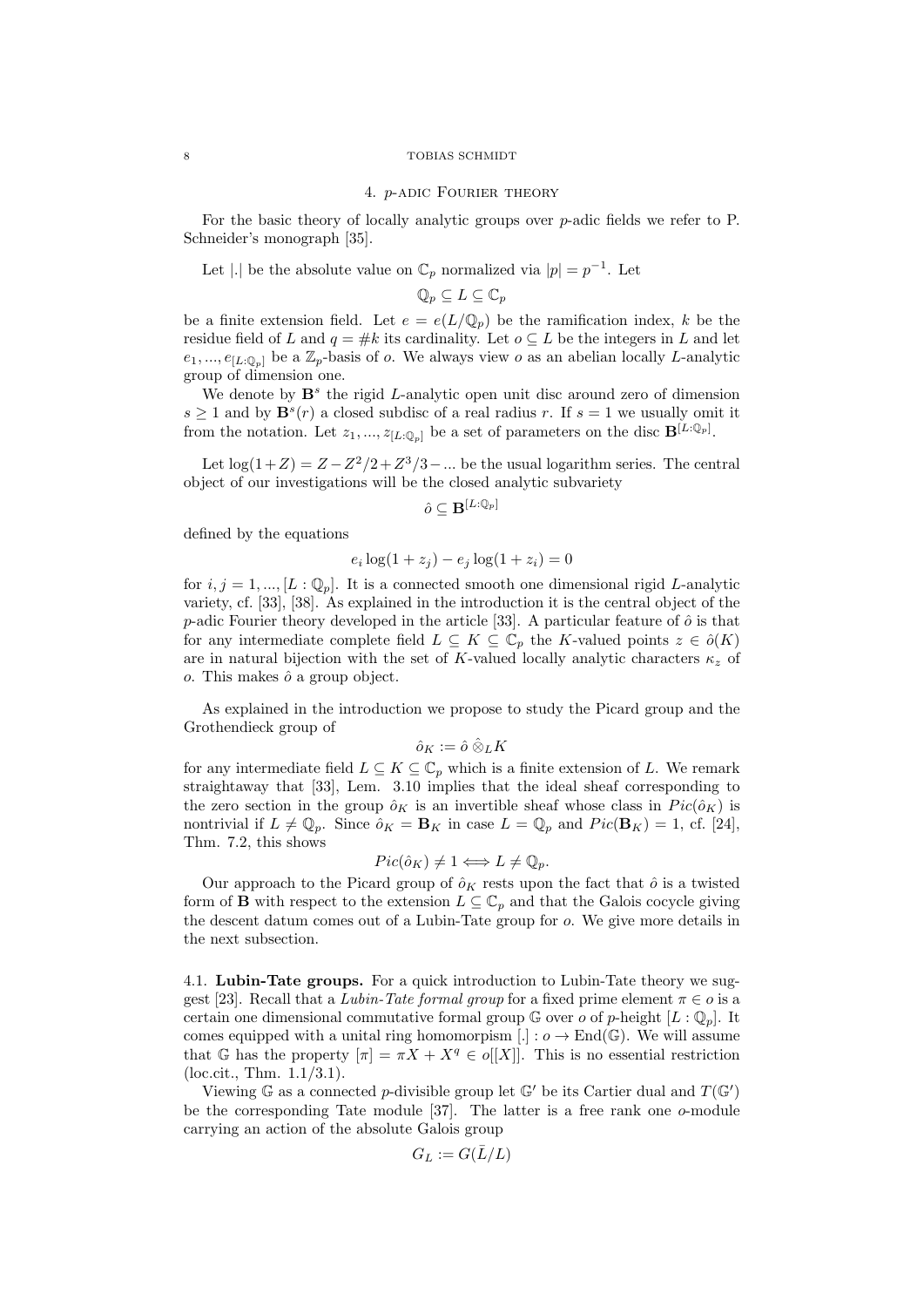of L which is given by a continuous character

$$
\tau': G_L \longrightarrow o^{\times}.
$$

Denote by  $\mathbb{G}_m$  the formal multiplicative group over o. There is a canonical Galois equivariant isomorphism of o-modules

(4) 
$$
T(\mathbb{G}') \cong \text{Hom}_{o_{\mathbb{C}_p}}(\mathbb{G}_{o_{\mathbb{C}_p}}, \mathbb{G}_{m, o_{\mathbb{C}_p}})
$$

where on the right-hand side,  $G_L$  acts coefficientwise on formal power series over  $o_{\mathbb{C}_p}$  and the o-module structure comes by functoriality from the formal o-module  $\mathbb{G}^{\uparrow}$  Choose once and for all an o-module generator  $t'$  for  $T(\mathbb{G}')$  and denote by

$$
F_{t'}(Z) = \omega Z + \dots \in o_{\mathbb{C}_p}[[Z]]Z
$$

the corresponding homomorphism of formal groups. According to [10], Lem. 7.3.4, we may identify  $\mathbb G$  with the rigid L-analytic open unit disc  $\mathbf B$  around zero and the latter becomes an o-module object in this way. The bijection between  $\mathbb{C}_p$ valued points z of **B** and  $\mathbb{C}_p$ -valued locally analytic characters  $\kappa_z$  mentioned in the introduction to this section is then given by

$$
\kappa_z(g) = 1 + F_{t'}([g].z)
$$

for  $g \in \mathfrak{o}$ . This bijection comes in fact from an underlying rigid  $\mathbb{C}_p$ -analytic isomorphism

$$
\kappa: \mathbf{B}_{\mathbb{C}_p} \stackrel{\cong}{\longrightarrow} \hat{o}_{\mathbb{C}_p}
$$

and the corresponding Galois cocycle is given by

$$
(6) \qquad \sigma \mapsto [\tau'(\sigma)^{-1}]
$$

for  $\sigma \in G_L$ . Here,  $[\tau'(\sigma)^{-1}]$  is viewed as an element of the automorphism group of the algebra  $\mathcal{O}(\mathbf{B}_{\mathbb{C}_p})$  in the obvious way. We point out the trivial but useful identity

(7) 
$$
[\tau'(\sigma)^{-1}] = \exp_{\mathbb{G}}(\tau'(\sigma)^{-1}\log_{\mathbb{G}}(Z))
$$

for any  $\sigma \in G_L$  where  $\exp_{\mathbb{G}}$  and  $\log_{\mathbb{G}}$  are the formal exponential and logarithm series of  $\mathbb{G}$  respectively. Note also that the linear coefficient  $\omega$  of the power series  $F_{t'}$  is a period (in the sense of p-adic Hodge theory) for the character  $\tau'$  of the absolute Galois group  $G_L$ . Indeed, (4) implies  $\sigma F_{t'} = \tau'(\sigma) F_{t'}$  and therefore

$$
\omega^{\sigma} = \tau'(\sigma)\omega
$$

for all  $\sigma \in G_L$ .

Let

$$
L\subseteq L_\infty\subseteq \bar{L}
$$

be the algebraic field extension of  $L$  obtained by adjoining the  $p<sup>n</sup>$ -torsion points of the p-divisible group  $\mathbb{G}'$  to L for all  $n \geq 1$ . By the main result of [33], Appendix, the period  $\omega \in \mathbb{C}_p$  lies in the closure of  $L_{\infty}$ . By construction the isomorphism κ therefore descends from  $\mathbb{C}_p$  to this closure. If  $L \neq \mathbb{Q}_p$  then, according to [33], Lemma 3.9, the twisted form  $\hat{o}$  of  $B$  cannot be trivialized over a discretely valued complete subfield of this closure. We also remark that (4) implies that  $L_{\infty}$  coincides with the field extension of  $L$  obtained by adjoining all torsion points of  $\mathbb{G}$  and all p-power roots of unity to L. Consequently, it contains wild ramification. It is interesting in this situation to recall from our introduction that A. Ducros has recently shown in  $[14]$  that any form of the open unit disc  $\bf{B}$  with respect to a tamely ramified finite field extension is trivial in the sense that it is itself isomorphic to an open disc. He also showed that there are plenty of nontrivial wildly ramified forms.

After this review we begin our investigations by showing in a first step that, locally,  $\delta_K$  is a twisted form of a rigid analytic group on a closed disc which admits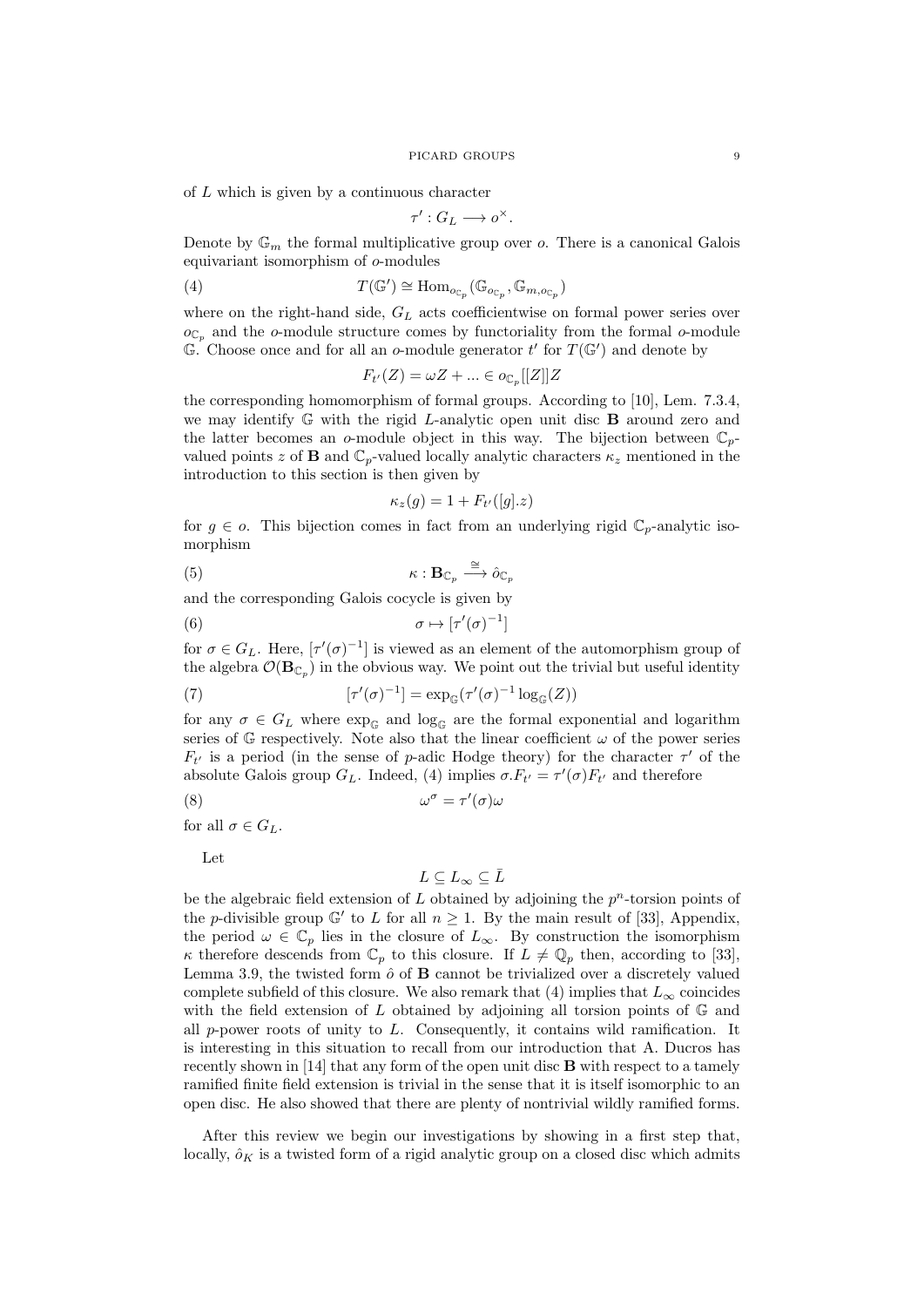trivializations over finite extensions of K inside  $KL_{\infty}$ . To do this, define for  $n \geq 0$ the increasing sequence of radii

$$
r_n := r^{1/q^{\epsilon n}}
$$

where  $r := p^{-q/e(q-1)}$  and consider

(9) 
$$
\hat{o}_n := \hat{o} \cap \mathbf{B}^{[L:\mathbb{Q}_p]}(r_n).
$$

If n varies these affinoids form a countable increasing admissible open covering of  $\hat{o}$ . On the other hand, each one dimensional disc  $\mathbf{B}(r_n)$  is an o-module object with respect to the induced Lubin-Tate group structure coming from  $\mathbf{B}(r_n) \subseteq \mathbf{B}$ . In this situation the isomorphism  $(5)$  induces for each n isomorphisms between affinoids over  $\mathbb{C}_p$ 

(10) 
$$
\mathbf{B}(r_n)_{\mathbb{C}_p} \xrightarrow{\cong} \hat{o}_{n,\mathbb{C}_p}
$$

according to [33], Thm. 3.6. Define a formal power series

 $h_n(Z) := \exp_{\mathbb{G}}((\omega_n/\omega) \log_{\mathbb{G}}(Z)) \in \mathbb{C}_p[[Z]]Z.$ 

Since  $\omega$  lies in the closure of  $L_{\infty}$  we may fix once and for all  $\omega_n \in L_{\infty}$  such that

$$
(11)\qquad \qquad |\omega_n/\omega - 1| < p^{-n}
$$

for all  $n \geq 0$ .

**Lemma 4.1.** For all  $n \in \mathbb{N}$  the power series  $h_n$  is a rigid analytic group automorphism of  $\mathbf{B}(r_n)_{\mathbb{C}_p}$ .

Proof: We give the details of a proof sketched in the unpublished note [32]. Let  $\mathbb{G}(X,Y) \in o[[X,Y]]$  be the formal group law underlying G. Using basic properties of  $\exp_{\mathbb{G}}$  and  $\log_{\mathbb{G}}$ , one computes that  $h_n(Z)$  equals

(12) 
$$
\exp_{\mathbb{G}}(\mathbb{G}_a(\log_{\mathbb{G}}(Z), (\omega_n/\omega - 1) \log_{\mathbb{G}}(Z))) = \mathbb{G}(Z, \exp_{\mathbb{G}}((\omega_n/\omega - 1) \log_{\mathbb{G}}(Z)))
$$

as formal power series over  $\mathbb{C}_p$  where  $\mathbb{G}_a$  denotes the formal additive group. By [33], Lem. 3.2 we have  $[p^n]$ .  $\mathbf{B}(r_n) = \mathbf{B}(r)$  whence

$$
p^n \log_{\mathbb{G}} (\mathbf{B}(r_n)) = \log_{\mathbb{G}}([p^n] . \mathbf{B}(r_n)) = \log_{\mathbb{G}} (\mathbf{B}(r)) = \mathbf{B}(r)
$$

where the last identity follows from [23], Lem. §8.6.4. Hence, on  $\mathbf{B}(r_n)$  we have the composite of the rigid analytic functions

(13) 
$$
\mathbf{B}(r_n)_{\mathbb{C}_p} \stackrel{\log_{\mathbb{G}}}{\longrightarrow} p^{-n} \mathbf{B}(r)_{\mathbb{C}_p} \stackrel{(\omega_n/\omega)^{-1}}{\longrightarrow} \mathbf{B}(r)_{\mathbb{C}_p} \stackrel{\exp_{\mathbb{G}}}{\longrightarrow} \mathbf{B}(r)_{\mathbb{C}_p}.
$$

Using that the group law  $\mathbb G$  is defined over o it follows that  $h_n$  is a rigid analytic function on  $\mathbf{B}(r_n)_{\mathbb{C}_p}$ . Applying the same reasoning to the formal inverse  $h_n^{-1}(Z) = \exp_{\mathbb{G}}((\omega/\omega_n) \log_{\mathbb{G}}(Z))$  shows that  $h_n$  is a rigid automorphism of  $\mathbf{B}(r_n)_{\mathbb{C}_p}$ . It is clear from the definition of  $h_n$  that it respects the Lubin-Tate group structure on  $\mathbf{B}(r_n)_{\mathbb{C}_p}$ . .

We fix once and for all a chain of finite Galois extensions

$$
L:=L_0\subseteq L_1\subseteq\ldots\subseteq L_\infty
$$

of L with the property  $\omega_n \in L_n$ .

Lemma 4.2. The group isomorphism

$$
\kappa \circ h_n : \mathbf{B}(r_n) \,\hat{\otimes}_{L} \mathbb{C}_p \xrightarrow{\cong} \hat{o}_n \,\hat{\otimes}_{L} \mathbb{C}_p
$$

is already defined over the finite extension  $L_n$  of L.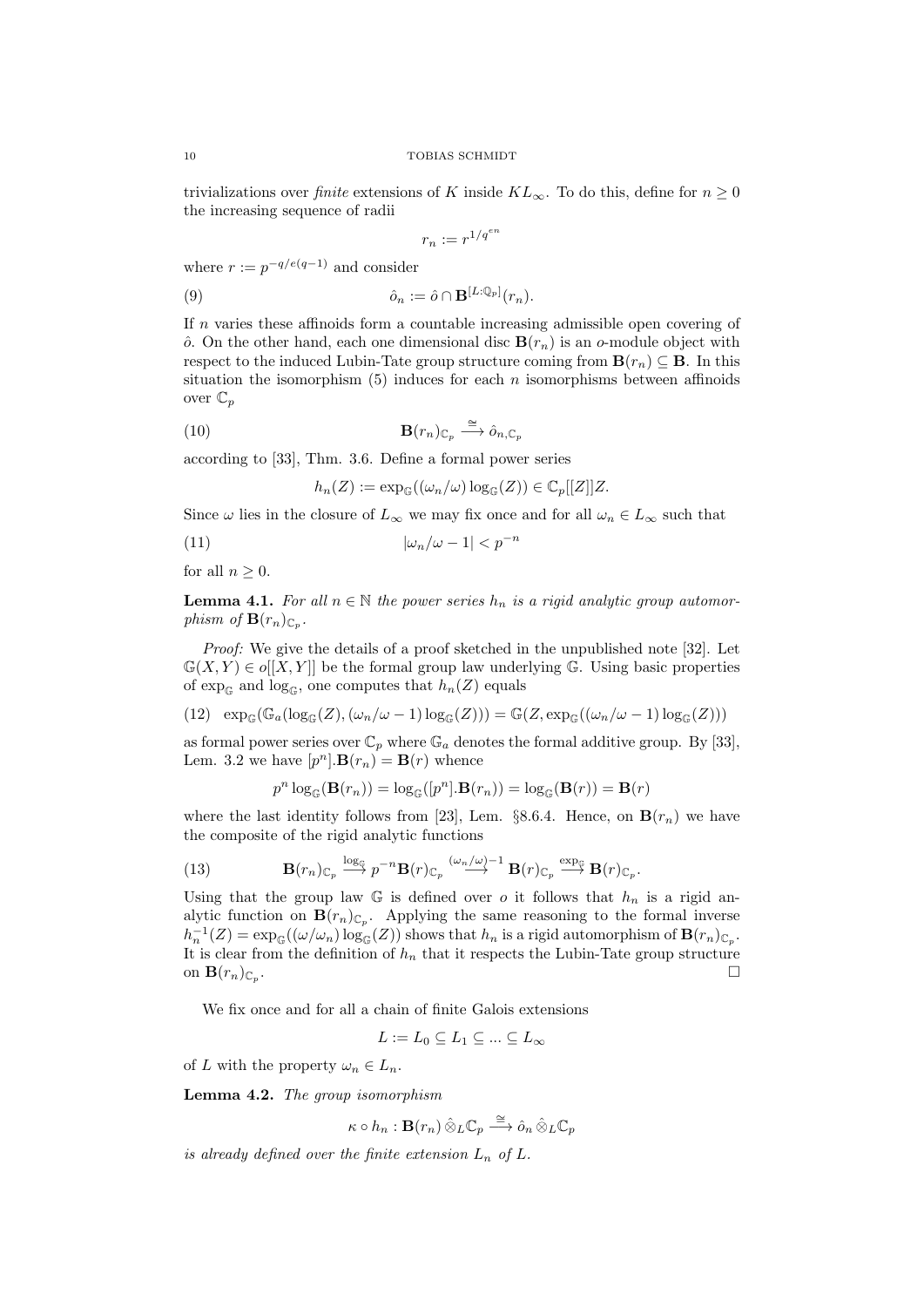*Proof:* Denote by  $B_n$  and  $A_n$  the affinoid algebras of  $\mathbf{B}(r_n)$  and  $\hat{o}_n$  respectively. We have obvious actions of the Galois group

$$
G_n := Gal(\bar{L}/L_n)
$$

on  $\mathbf{B}(r_n)_{\mathbb{C}_p}, B_n \hat{\otimes}_L \mathbb{C}_p$  and  $\mathrm{Aut}_{\mathbb{C}_p}(B_n \hat{\otimes}_L \mathbb{C}_p)$ . Here, the latter refers to the group of  $\mathbb{C}_p$ -algebra automorphisms of  $B_n \hat{\otimes} \mathbb{C}_p$ . Given  $\sigma \in G_n$  and a  $\mathbb{C}_p$ -valued point z of  $\mathbf{B}(r_n)$  we find

$$
h_n^{-1}(\sigma(h_n(\sigma^{-1}(z)))) = \exp_{\mathbb{G}}((\omega/\omega^{\sigma})\log_{\mathbb{G}}(z)) = \exp_{\mathbb{G}}(\tau'(\sigma)^{-1}\log_{\mathbb{G}}(z)) = [\tau'(\sigma)^{-1}].z
$$

where the middle identity and the final identity come from (8) and (7) respectively. Denoting by  $h_n^{\sharp}$  the algebra automorphism associated to  $h_n$  it follows for each  $\sigma \in G_n$  that

$$
\sigma.h_n^\sharp=h_n^\sharp\circ[\tau'(\sigma)^{-1}]
$$

in  $\mathrm{Aut}_{\mathbb{C}_p}(B_n \hat{\otimes}_L \mathbb{C}_p)$ . By (6) the cocycle

$$
G_L \to \mathrm{Aut}_{\mathbb{C}_p}(B_n \hat{\otimes}_L \mathbb{C}_p), \sigma \mapsto [\tau'(\sigma)^{-1}]
$$

gives the descent datum for the twisted form  $\kappa^{\sharp}: A_n \hat{\otimes}_L \mathbb{C}_p \stackrel{\cong}{\longrightarrow} B_n \hat{\otimes}_L \mathbb{C}_p$ . According to the usual formalism of Galois descent (cf. [22], §9) we may therefore conclude that the  $\mathbb{C}_p$ -algebra automorphism

$$
h_n^{\sharp} \circ \kappa^{\sharp}: A_n \hat{\otimes}_L \mathbb{C}_p \stackrel{\cong}{\longrightarrow} B_n \hat{\otimes}_L \mathbb{C}_p
$$

is  $G_n$ -equivariant. By the existence of topological L-bases for  $A_n$  and  $B_n$ , in the sense of [30], Prop. 10.1, taking  $G_n$ -invariants and applying Tate's theorem  $\mathbb{C}_p^{G_n} = L_n$  (cf. [37], Prop. 3.1.8) yields the claim.

Remark: Using that  $F_{t'}(Z) = \exp(\omega \log_{\mathbb{G}}(Z))$  as power series over  $\mathbb{C}_p$  (cf. [33], §4) the isomorphism  $\kappa \circ h_n$  of the preceding proposition is given on  $\mathbb{C}_p$ -points z of  $\mathbf{B}(r_n)$  via

$$
(\kappa \circ h_n)_z(g) = \exp(g\omega_n \log_{\mathbb{G}}(z)), \ g \in o.
$$

**Proposition 4.3.** The Galois cocycle of the twisted form  $\hat{o}_n$  of  $\mathbf{B}(r_n)$  with respect to the finite extension  $L_n/L$  is given by

$$
\sigma \mapsto \exp_{\mathbb{G}}((\omega_n/\omega_n^{\sigma})\log_{\mathbb{G}}(Z))
$$

where  $\sigma \in Gal(L_n/L)$ .

*Proof.* Let  $\sigma \in Gal(L_n/L)$  and let  $\tilde{\sigma} \in G_L$  be any extension to  $\overline{L}$ . The value of the cocycle on  $\sigma$  equals the element

$$
(h_n^{\sharp} \kappa^{\sharp}) \sigma (h_n^{\sharp} \kappa^{\sharp})^{-1} \sigma^{-1} = h_n^{\sharp} \kappa^{\sharp} \sigma (\kappa^{\sharp})^{-1} (h_n^{\sharp})^{-1} \sigma^{-1} = h_n^{\sharp} (\kappa^{\sharp} \tilde{\sigma} (\kappa^{\sharp})^{-1} \tilde{\sigma}^{-1}) \tilde{\sigma} (h_n^{\sharp})^{-1} \sigma^{-1}
$$

in the automorphism group of the  $L_n$ -affinoid algebra  $\mathcal{O}(\mathbf{B}(r_n)) \otimes_L L_n$ , cf. [22],§9. As usual, we identify this automorphism with its value on the parameter and consequently, with the power series

$$
h_n^{\sharp}(\kappa^{\sharp}\tilde{\sigma}(\kappa^{\sharp})^{-1}\tilde{\sigma}^{-1})\tilde{\sigma}(h_n^{\sharp})^{-1}(Z) \stackrel{(6)}{=} h_n^{\sharp}[\tau'(\sigma)^{-1}]\tilde{\sigma}(h_n^{\sharp})^{-1}(Z)
$$

$$
\stackrel{(7)\_6)}{=} h_n^{\sharp} \exp_{\mathbb{G}}((\omega/\omega^{\tilde{\sigma}}) \log_{\mathbb{G}})\tilde{\sigma}(h_n^{\sharp})^{-1}(Z)
$$

$$
\stackrel{(*)}{=} \exp_{\mathbb{G}}((\omega_n/\omega)(\omega/\omega^{\tilde{\sigma}})(\omega^{\tilde{\sigma}}/\omega_n^{\sigma}) \log_{\mathbb{G}}(Z))
$$

$$
= \exp_{\mathbb{G}}((\omega_n/\omega_n^{\sigma}) \log_{\mathbb{G}}(Z)).
$$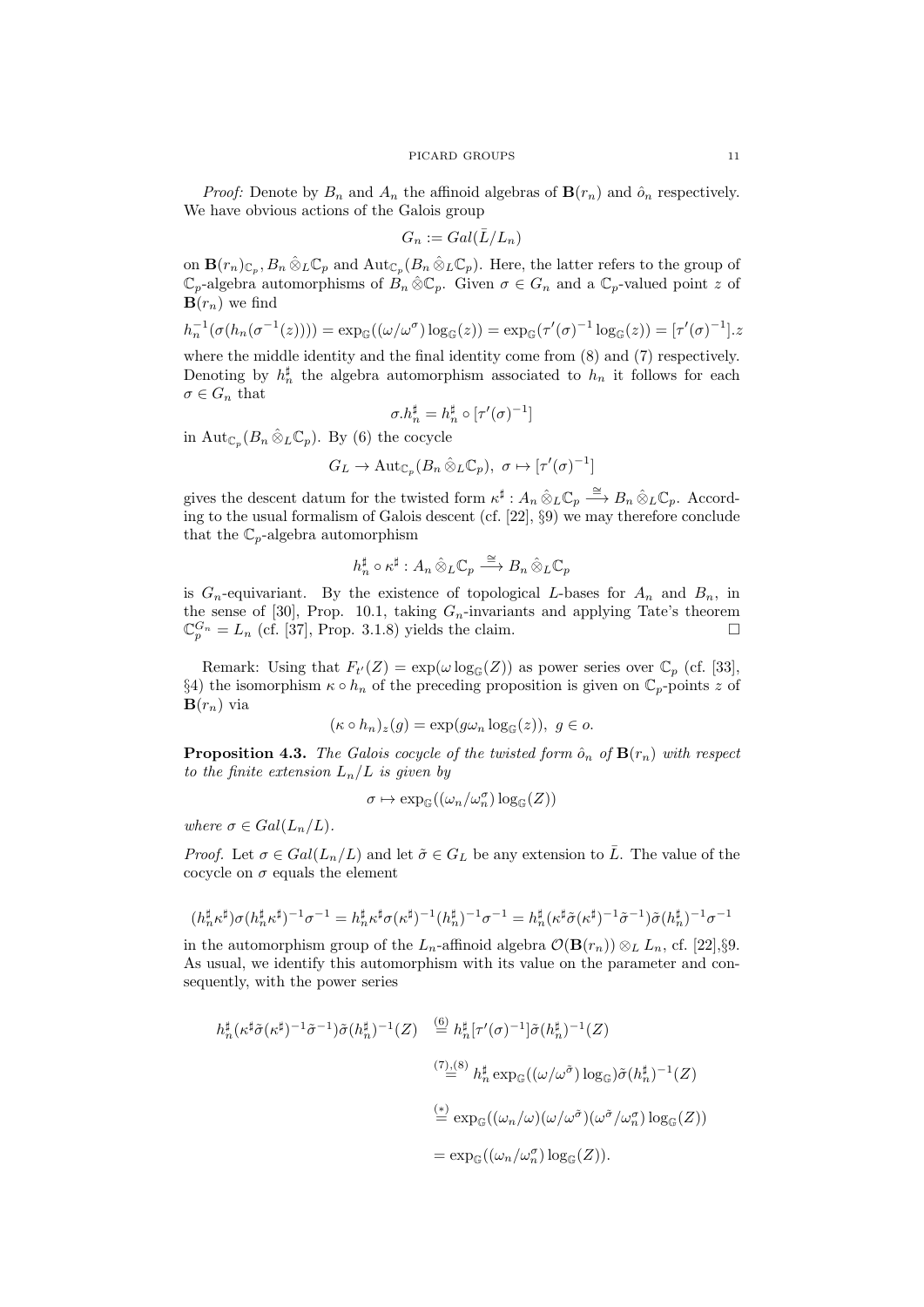Here, we used the identity

$$
\tilde{\sigma}.(h_n^{\sharp})^{-1}(Z) = \exp_{\mathbb{G}}((\omega^{\tilde{\sigma}}/\omega_n^{\sigma})\log_{\mathbb{G}}(Z)) \in Z\mathbb{C}_p[[Z]]
$$

in  $(*)$ .

We now consider for each fixed n the base extension  $\hat{o}_{K,n}$  of  $\hat{o}_n$  to K. Again, if n varies these affinoids give a countable increasing open admissible covering of  $\hat{o}_K$ . As a result of our discussion each  $\hat{\sigma}_{K,n}$  is a twisted form of the Lubin-Tate group on  $\mathbf{B}(r_n)_K$  trivialized over  $K_n := KL_n$  by  $\kappa \circ h_n$  and the Galois cocycle giving the descent datum is given by the preceding proposition.

4.2. An  $\acute{e}$  tale covering. We briefly like to indicate an alternative intrinsic characterization of the twisted form  $\hat{o}$  and its affinoid subdomains  $\hat{o}_n$ . This builds on the analytic mapping properties of the logarithm

 $\lambda := \log_{\mathcal{C}}$ 

associated to the Lubin-Tate group G. It is best formulated in the language Berkovich analytic spaces [3], [4]. It also involves the beginnings of A.J. de Jong's theory of étale covering maps for Berkovich spaces [11].

Let  $\mathbb B$  and  $\mathbb A^1$  be the Berkovich analytic spaces over L equal to the one dimensional open unit disc around zero and the affine line respectively. The logarithm

$$
\lambda:\mathbb{B}\longrightarrow \mathbb{A}^1
$$

is an étale and surjective morphism, cf. [28], Lem. 6.1.1. Let  $\bar{L}_{\infty}$  be the closure of  $L_{\infty} \subseteq \mathbb{C}_p$  and  $G_{\infty} := Gal(L_{\infty}/L)$ . We endow the space  $\mathbb{B}_{\bar{L}_{\infty}}$  with the semilinear Galois action associated to the cocycle (6). Similarly, we endow the space  $\mathbb{A}^1_{\bar{L}_{\infty}}$ with the semilinear Galois action associated to the cocycle

$$
\sigma \mapsto \tau'(\sigma)^{-1}Z.
$$

Using (7) it is elementary to see that with these definitions the map  $\lambda_{\bar{L}_{\infty}}$  becomes equivariant.

**Lemma 4.4.** The Galois descent of  $\mathbb{A}^1_{\bar{L}_{\infty}}$  is canonically isomorphic to  $\mathbb{A}^1_L$ .

*Proof.* The semilinear Galois action on  $\mathbb{A}^1_{\bar{L}_{\infty}}$  respects the natural increasing covering by closed discs around zero. Let  $s_n$  be a family of real numbers in  $|\bar{L}^{\times}|$  tending towards infinity. Let  $B_n$  be the affinoid algebra of  $\mathbb{B}(s_n)_{\bar{L}_{\infty}}$ . Let  $z \in B_n$  be a parameter,  $b := \sum_{m \geq 0} a_m z^m \in B_n$  and  $\sigma \in G_\infty$ . By (8) we have

$$
\sigma.(\sum_{m\geq 0} a_m z^m)=\sum_{m\geq 0} a_m^{\sigma} (\omega/\omega^{\sigma})^m z^m
$$

and thus  $\sigma.b = b$  if and only if  $a_m/\omega^m = (a_m/\omega^m)^\sigma$  for all  $m \geq 0$ . Consequently, b is Galois invariant if and only if  $a_m/\omega^m \in L$  for all  $m \geq 0$ . It follows that the subring of Galois invariants in  $B_n$  is given by

$$
B_n^{G_{\infty}} = \{ \sum_{m \ge 0} c_m(\omega z)^m, c_m \in L, |c_m|(|\omega|s_n)^m \to 0 \text{ for } n \to \infty \}.
$$

It is canonically isomorphic to the affinoid algebra of the closed disc of radius  $|\omega|s_n$ . For varying  $s_n$  these isomorphism glue to a canonical isomorphism between the descent of  $\mathbb{A}^1_{\bar L_\infty}$  and  $\mathbb{A}^1_L$ .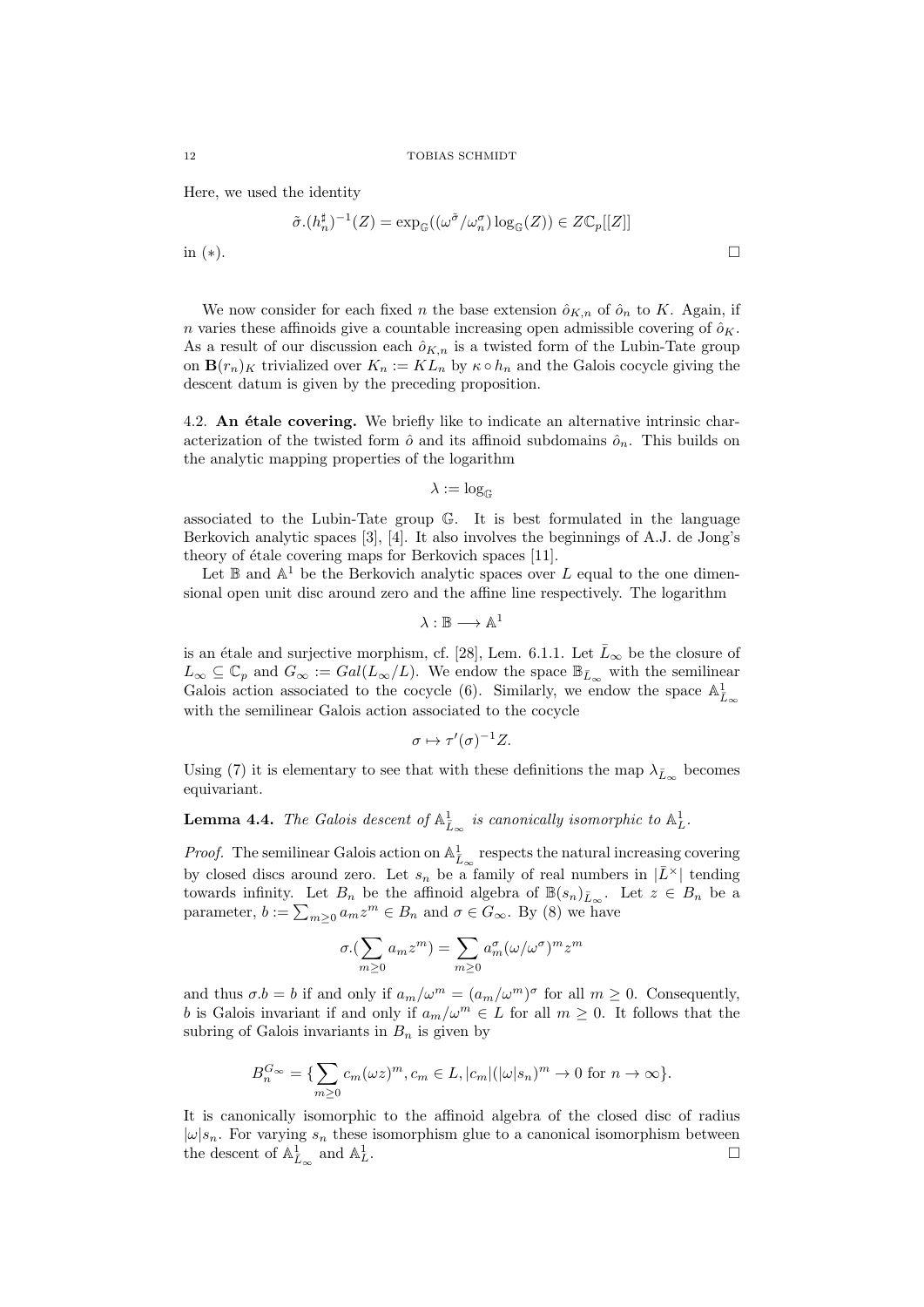We point out here that

$$
|\omega| = p^{\nu}
$$
 with  $\nu = \frac{1}{p-1} - \frac{1}{e(q-1)}$ 

according to [33], Lemma 3.4b. Let  $\hat{o}^{an}$  be the Galois descent of  $\mathbb{B}_{\bar{L}_{\infty}}$ . The Galois descent of the map  $\lambda_{\bar{L}_{\infty}}$  is a morphism

$$
\hat{o}^{an}\longrightarrow \mathbb{A}^1_L
$$

between Berkovich analytic spaces over  $L$ . In the following we show that it is étale and surjective and therefore an étale covering of the affine line over  $L$ .

To do this we make use of the arguments in proof of [28], Lemma 6.1.1. For  $n \geq 1$  we let

$$
s_n:=r|\pi|^{-\epsilon n}
$$

and let  $\mathbb{B}(s_n) \subset \mathbb{A}^1$  be the closed disc of radius  $s_n$ . We let  $E(s_n)$  be the connected component containing zero of  $\lambda^{-1}(\mathbb{B}(s_n))$  so that the induced map

$$
\lambda: E(s_n) \longrightarrow \mathbb{B}(s_n)
$$

is finite étale and surjective. As in loc.cit. one obtains that  $E(s_n)$  is the connected component containing zero of the inverse image of  $\mathbb{B}(r)$  by  $[\pi^{en}]$ . Indeed, since  $r < p^{-1/e(q-1)}$ , the maps log<sub>c</sub> and exp<sub>c</sub> induce mutually inverse isomorphisms of  $\mathbb{B}(r)$  ([23], §8.6 Lemma 4) so that  $\exp_{\mathbb{G}}(\pi^{en}\mathbb{B}(s_n)) = \mathbb{B}(r)$ . Next, we have  $[\pi](Z) = \pi Z + Z^q$  and so, by the arguments given in the proof of [33], Lemma 3.2 one has

$$
E(s_n) = [\pi^{en}]^{-1}(\mathbb{B}(r)) = \mathbb{B}(r^{1/q^{en}}) = \mathbb{B}(r_n).
$$

As a result of this discussion we have a finite étale surjective morphism

$$
\lambda : \mathbb{B}(r_n) \longrightarrow \mathbb{B}(s_n)
$$

for any  $n \geq 1$ . Using the compatibility with  $\lambda$  and  $[\pi]$  one finds that its degree equals  $q^{en}$ . The same properties hold for its base change from L to the field  $L_n$ . We endow the space  $\mathbb{B}(r_n)_{L_n}$  with the semilinear  $Gal(L_n/L)$ -action associated to the cocycle from Proposition 4.3. Similarly, we endow the space  $\mathbb{B}(s_n)_{L_n}$  with the semilinear  $Gal(L_n/L)$ -action associated to the cocycle

$$
\sigma \mapsto (\omega_n/\omega_n^{\sigma})(Z).
$$

This makes the map  $\lambda_{L_n} : \mathbb{B}(r_n)_{L_n} \to \mathbb{B}(s_n)_{L_n}$  equivariant. The following lemma is proved in the same way as the preceding one.

**Lemma 4.5.** The Galois descent of  $\mathbb{B}(s_n)_{L_n}$  is canonically isomorphic to the closed disc  $\mathbb{B}(t_n)$  where  $t_n := |\omega_n| s_n$ .

We let  $\hat{o}_n^{an}$  be the Galois descent of  $\mathbb{B}(r_n)_{L_n}$ . The above discussion yields a finite étale surjective morphism  $\hat{o}_n^{an} \to \mathbb{B}(t_n)$  whose degree equals  $q^{en}$ . Taking the union of these maps over all  $n$  we find that the morphism

$$
\hat{o}^{an} \longrightarrow \mathbb{A}^1_L
$$

is étale and surjective.

4.3. Cohomology and inverse limits. To deal with the Picard group of the rigid analytic space  $\hat{o}_K$  we need to establish a general result on sheaf cohomology and inverse limits.

Recall that a rigid analytic space  $X$  is called *quasi-Stein* if there is a countable increasing admissible open affinoid covering  ${X_n}_{n\in\mathbb{N}}$  of X such that the restriction maps  $\mathcal{O}(X_{n+1}) \longrightarrow \mathcal{O}(X_n)$  have dense image (cf. [21], Def. 2.3).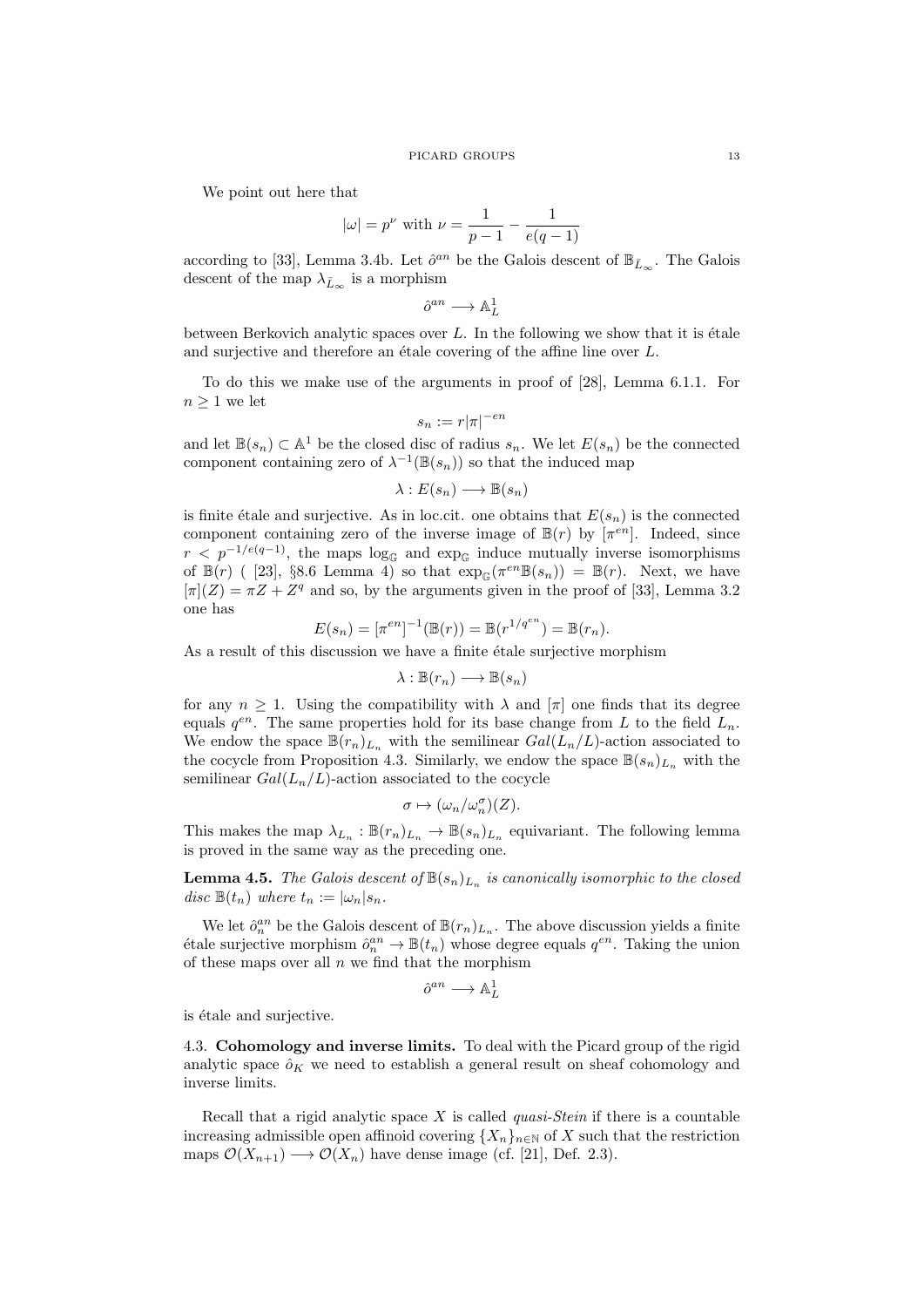Let X be a fixed quasi-Stein space and let  $\{X_n\}$  be a defining covering. Let  $Ab(X)$  be the category of abelian sheaves on X.

**Proposition 4.6.** For any  $\mathcal{F} \in Ab(X)$  there is a short exact sequence

$$
0 \longrightarrow \underleftarrow{\lim_{n}}^{(1)} \mathcal{F}(X_n) \longrightarrow H^1(X, \mathcal{F}) \longrightarrow \underleftarrow{\lim_{n}} H^1(X_n, \mathcal{F}) \longrightarrow 0
$$

where the right surjection is induced by the inclusions  $X_n \to X$  for each  $n \in \mathbb{N}$  and  $H<sup>1</sup>$  denotes sheaf cohomology.

*Proof:* Our argument is based on the ideas in [31], Prop. 2.4. Let  $Proj_{\mathbb{N}}(Ab)$  be the category of  $\mathbb{N}$ -projective systems over the category of abelian groups  $Ab$  and let  $F := \lim_{n \to \infty}$  be the projective limit viewed as an additive functor  $Proj_{\mathbb{N}}(Ab) \to Ab$ . Consider the additive functor  $G : Ab(X) \to Proj_{\mathbb{N}}(Ab), \mathcal{F} \mapsto (\mathcal{F}(X_n))_n$ . Both F and G are left exact. For any  $\mathcal{F} \in Ab(X)$  there is a short exact sequence

$$
0 \longrightarrow (R^1F)(G\mathcal{F}) \longrightarrow R^1(FG)(\mathcal{F}) \longrightarrow (FR^1G)(\mathcal{F}) \longrightarrow 0.
$$

Indeed, an injective sheaf  $\mathcal{I} \in Ab(X)$  is flasque whence the system  $G(\mathcal{I})$  is surjective and therefore F-acyclic. The five-term exact sequence associated to the Grothendieck spectral sequence (e.g. [40] Thm. 5.8.3)

$$
E_2^{pq} := (R^p F)(R^q G)(\mathcal{F}) \Rightarrow R^{p+q}(FG)(\mathcal{F})
$$

yields the desired short exact sequence since  $R^2F = 0$  (cf. [loc.cit.], Cor. 3.5.4).

After this observation let  $res_n : Ab(X) \to Ab(X_n)$  be the restriction functor. It is almost immediate that we have a cohomological  $\delta$ -functor  $(T^i)_{i\geq 0} : Ab(X) \to$  $Proj_{\mathbb{N}}(Ab)$  where

$$
T^i := (H^i(X_n, res_n \circ (.)))_n.
$$

On any G-ringed space the restriction of an injective sheaf to an admissible open subset remains injective (cf. [19], I.§2). Hence each  $res_n$  preserves injectives. Since  $Ab(X)$  has enough injectives it follows that each  $T^i$ ,  $i > 0$  is effaceable and therefore  $(T<sup>i</sup>)<sub>i≥0</sub>$  is universal. It now follows that the right-derived functors of the functor G are given by  $(T^i)_{i\geq 0}$  and it remains to observe that the sheaf property yields  $F \circ G = \Gamma$ , the global section functor.

4.4. Picard groups. In this subsection we prove the structure result on the Picard group  $Pic(\hat{o}_K)$ .

Proposition 4.7. There is an exact sequence<sup>∗</sup>

$$
1 \longrightarrow \varprojlim_n^{(1)} \mathcal{O}(X_n)^{\times} \longrightarrow Pic(X) \longrightarrow \varprojlim_n Pic(X_n) \longrightarrow 1.
$$

*Proof:* Let  $\mathcal{O}_X$  be the structure sheaf of X. We apply the last result of the preceding subsection to  $\mathcal{F} = \mathcal{O}_X^{\times}$  and use  $H^1(X, \mathcal{O}_X^{\times}) = Pic(X)$  (cf. [17], Prop.  $4.7.2$ ).

Remark: The vanishing of the  $\lim^{(1)}$ -term in the above sequence depends heavily on the base field of X. To give an example let for a moment  $\mathbb{Q}_p \subseteq K \subseteq \mathbb{C}_p$  by an arbitrary complete field. The open unit disc  $B_K$  over K is quasi-Stein. A defining covering is provided by the closed subdiscs  $\mathbf{B}(r)_K$ ,  $r < 1$ . In this situation  $\varprojlim_{r}^{(1)}$  $\int_r^{(1)} \mathcal{O}(\mathbf{B}(r)_K)^{\times} = 1$  is equivalent to K being spherically complete. This is a consequence of work of M. Lazard, cf. [24], Thm. 2 and Prop. 6.

Recall that the *dimension* of X at a point  $x \in X$  equals the dimension of the local ring at x.

<sup>∗</sup>We turn back to our earlier convention and denote the unit element in an abelian group by 1.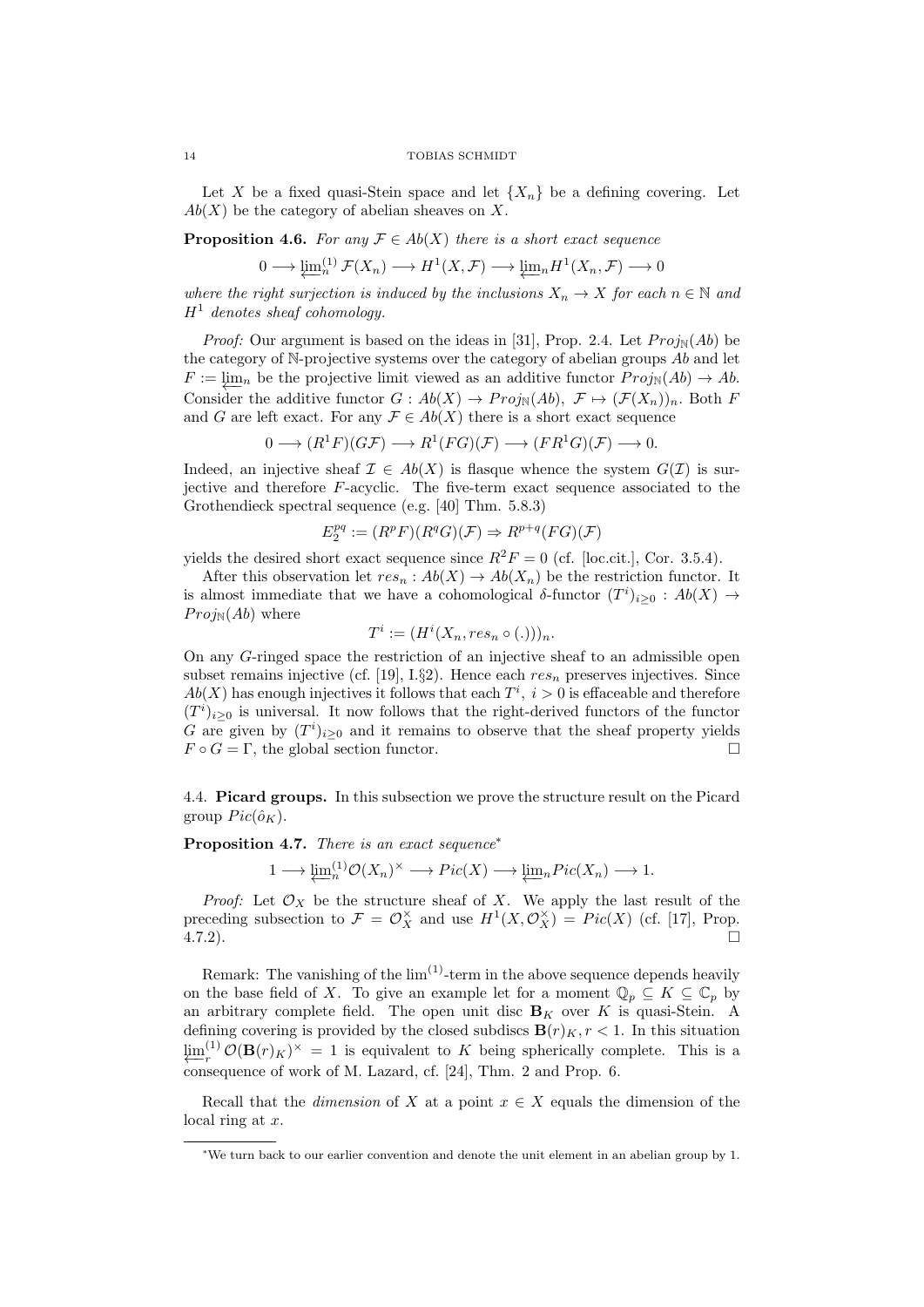**Lemma 4.8.** Let  $X$  be equidimensional with finitely many connected components. Taking global sections furnishes an equivalence of exact categories between vector bundles on X and finitely generated projective  $\mathcal{O}(X)$ -modules. In particular,  $K_0(X) \cong K_0(\mathcal{O}(X))$  and  $Pic(X) \cong Pic(\mathcal{O}(X))$  canonically.

Proof: Following [18], Remarque V.1. one may apply *mutatis mutandis* the arguments appearing in the proof of [loc.cit.], Thm. V.1 on each connected component of  $X$ .

The space  $\hat{o}_K$  is a quasi-Stein space with respect to the covering given by the affinoids  $\hat{o}_{K,n}$ . This follows from the definition (9) and the fact that  $\mathbf{B}^{[L:\mathbb{Q}_p]}$  is quasi-Stein with respect to the covering given by the  $\mathbf{B}^{[L:\mathbb{Q}_p]}(r_n)$  (cf. remark above).

Proposition 4.9. The canonical homomorphism

$$
Pic(\hat{o}_K) \xrightarrow{\cong} \underline{\lim}_n Pic(\hat{o}_{K,n})
$$

is bijective.

*Proof.* We let  $A = \mathcal{O}(\hat{o}_K)$  and  $A_n := \mathcal{O}(\hat{o}_{K,n})$ . By the preceding discussion it suffices to show that the natural homomorphism

$$
Pic(A) \longrightarrow \underleftarrow{\lim} {}_{n} Pic(A_{n})
$$

is injective. To show this we use an adaption of the argument given in [18], Prop. V.3.2. Let therefore  $P$  be a projective rank 1 module over  $A$  whose class is in the kernel of this homomorphism. Let  $P_n := P \otimes_A A_n$ . The natural restriction map  $A_{n+1} \to A_n$  is injective since this is true for its base change to  $\mathbb{C}_p$  (cf. (10)). Applying  $P \otimes_A (\cdot)$  we have an injective map  $P_{n+1} \to P_n$  which we view as an inclusion. The first step now is to exhibit a well-chosen generator for each free  $A_n$ . module  $P_n$ . This is done by induction. Let  $x_1$  be any generator for  $P_1$ . This starts the induction. To make the induction step suppose  $x_n$  is a well-chosen generator of the free  $A_n$ -module  $P_n$ . Let  $y_{n+1}$  be an arbitrary generator for  $P_{n+1}$ . Since the image of  $y_{n+1}$  under the map  $P_{n+1} \to P_n$  generates  $P_n = P_{n+1} \otimes_{A_{n+1}} A_n$  we may write  $y_{n+1} = a_n x_n$  with  $a_n \in A_n^{\times}$ . Let

$$
B_n := \mathcal{O}(\mathbf{B}(r_n)_{K_n}), \ U_n := \{b_0 + b_1 z + \dots \in B_n^{\times} : b_0 = 1\}, \ G_n := G(K_n/K).
$$

Passing to a finite extension of  $K_n$  (if necessary) we have  $r_n \in |K_n^{\times}|$  and so, as in the proof of Lemma 3.2, a direct product decomposition  $B_n^{\times} = U_n K_n^{\times}$ . Since the  $G_n$ -action on  $\mathbf{B}(r_n)_{K_n}$  preserves the origin taking invariants gives a direct product decomposition

(14) 
$$
A_n^{\times} = W_n K^{\times}.
$$

with  $W_n := (U_n)^{G_n}$ . Let  $a_n = wv$  with  $w \in W_n, v \in K^{\times}$ . We now let  $x_{n+1} :=$  $v^{-1}y_{n+1}$  which completes the induction step. Note that by construction  $x_{n+1} \in$  $W_n x_n$  for all n.

Now  $U_n = 1 + U'_n$  with an  $o_{K_n}$ -module  $U'_n$  and  $W_n = 1 + (U'_n)^{G_n}$  with the  $o_K$ -module  $(U'_n)^{G_n}$ . We see that

$$
V_n := W_n x_n \subseteq P_n
$$

is a convex subset of the L-Banach space  $P_n$ . Moreover,  $B_{n+1} \subseteq B_n$  implies  $U_{n+1} \subseteq$  $U_n$  and hence  $W_{n+1} \subseteq W_n$ . Thus,  $V_{n+1} = W_{n+1}x_{n+1} \subseteq W_nx_n = V_n$  and so

$$
V_{n+1} \subseteq V_n
$$

for all n. Now the map  $P_{n+1} \to P_n$  is a compact linear map between L-Banach spaces (cf. [34], Lem. 6.1). This implies ( [30], Remark 16.3) that the image of  $V_{n+1}$  in  $V_n$  is relatively compact. We may therefore argue as in [18], Prop. V.3.2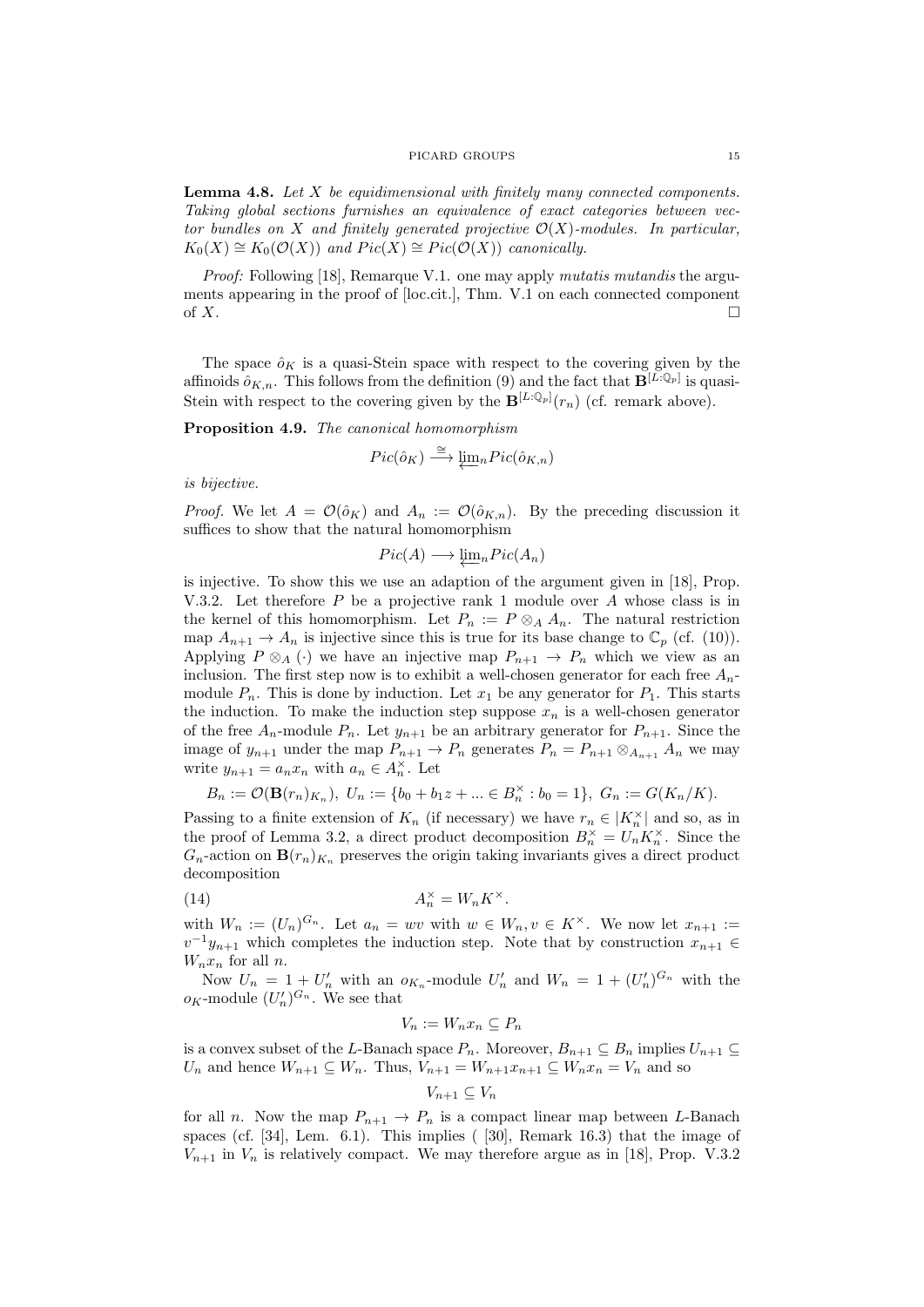to obtain that  $\cap_n V_n \neq \emptyset$ . By Theorem B for quasi-Stein spaces ([21]) any nonzero element in this intersection generates  $P$ . Then  $P$  is free on this generator since Ann<sub>A</sub> $(x) \subseteq \text{Ann}_{A_n}(x) = 0$ . Hence the class of P in  $Pic(A)$  is trivial.

**Proposition 4.10.** The group  $Pic(\hat{o}_{K,n}) = Cl(\hat{o}_{K,n})$  is finite for all  $n \geq 1$ .

*Proof.* We pass to a finite extension of  $K_{n+1}$  (if necessary) to obtain  $r_n, r_{n+1} \in$  $|K_{n+1}^{\times}|$ . Let  $G = Gal(K_{n+1}/K)$ . We equip  $\mathbf{B}(r_n)_{K_{n+1}}$  and  $\mathbf{B}(r_{n+1})_{K_{n+1}}$  with the semilinear Galois action coming from the cocycle

$$
\sigma \mapsto \exp_{\mathbb{G}}((\omega_{n+1}/\omega_{n+1}^{\sigma})\log_{\mathbb{G}}(Z))
$$

for  $\sigma \in G$  (Lemma 4.3). By the Lemmas 4.1 and 4.2 this is an action by group automorphisms with respect to the Lubin-Tate group structure on these discs. In particular, the origin of these discs remains fixed under this action. We let  $B_i :=$  $\mathcal{O}(\mathbf{B}(r_i)_{K_{n+1}})$  and  $A_i := \mathcal{O}(\hat{o}_{K,i})$  for  $i = 1, 2$ . The canonical inclusion  $B_2 \to B_1$ is thus equivariant. Since  $\omega_{n+1}$  also satisfies the defining condition (11) for  $\omega_n$  we have  $A_n = (B_n)^G$  (and of course  $A_{n+1} = (B_{n+1})^G$ ). Thus, taking *G*-invariants of  $B_2 \rightarrow B_1$  yields the restriction map  $A_2 \rightarrow A_1$ . Moreover, by the very definition of  $\hat{o}_{K,n}$  the inclusion  $\hat{o}_{K,n} \subseteq \hat{o}_{K,n+1}$  identifies the source with an affinoid subdomain in the target. Since  $K_{n+1}$  is locally compact we may therefore apply Prop. 3.4 which yields the assertion.

We now prove that, in case  $L \neq \mathbb{Q}_p$ , the group  $Pic(\hat{o}_K)$  is not a finite group. We need two auxiliary lemmas.

**Lemma 4.11.** Let R and R' be two normal  $o<sub>K</sub>$ -algebras of topologically finite type which are flat over  $o_K$ . Suppose R is an integral domain. Let  $R \to R'$  be a finite ring extension such that  $R \otimes_{o_K} K \to R' \otimes_{o_K} K$  is a finite free extension of degree, say, m. Let  $f: Spec(R') \rightarrow Spec(R)$  be the associated morphism. There is a closed subset  $V \subset Spec(R)$  with  $codim_{Spec(R)} V \geq 2$  such that the induced morphism

$$
Spec(R') \setminus f^{-1}(V) \longrightarrow Spec(R) \setminus V
$$

is finite flat of degree equal to m.

*Proof.* We argue along the lines of [10], Lemma 7.3.2. Since  $R$  is noetherian we may consider a finite presentation of the  $R$ -module  $R'$ 

$$
R^{m_1} \xrightarrow{\alpha} R^{m_0} \longrightarrow R' \longrightarrow 0.
$$

We may assume here that  $0 \leq m_0 - m \leq m_1$ . We consider the *m*-th Fitting ideal  $F_m(R')$  of the R-module  $R'$  ([15], III.20.2), i.e. the ideal of R generated by the  $(m_0 - m, m_0 - m)$ -minors of the matrix  $\alpha$ . After inverting a prime element of  $o_K$  the R-module R' is generated by m elements. This implies  $F_m(R') \neq 0$ (loc.cit. Cor. 20.5/Prop. 20.6). On the complement of  $V := Spec(R/F_m(R'))$  the ideal  $F_m(R')$  becomes invertible. According to [7], Lemma 3.14 the R-module  $R'$ is therefore locally free of rank m over the open set  $Spec(R) \setminus V$ . Finally, using the normality of R and R' it follows as in the proof of [10], Lemma 7.3.2 that  $\operatorname{codim}_{Spec(R)} V \geq 2.$ 

For any rigid K-analytic space X we denote by  $\mathcal{O}(X)^0 \subseteq \mathcal{O}(X)$  the K-subalgebra consisting of holomorphic functions which are bounded by 1.

**Lemma 4.12.** Let  $f: X \to \mathbf{B}_K$  be a finite morphism of rigid K-analytic spaces. Suppose the induced homomorphism  $\mathcal{O}(\mathbf{B}_K)^0 \to \mathcal{O}(X)^0$  is an integral ring extension. Then any function  $F \in \mathcal{O}(X)^0$  has only finitely many zeroes on X.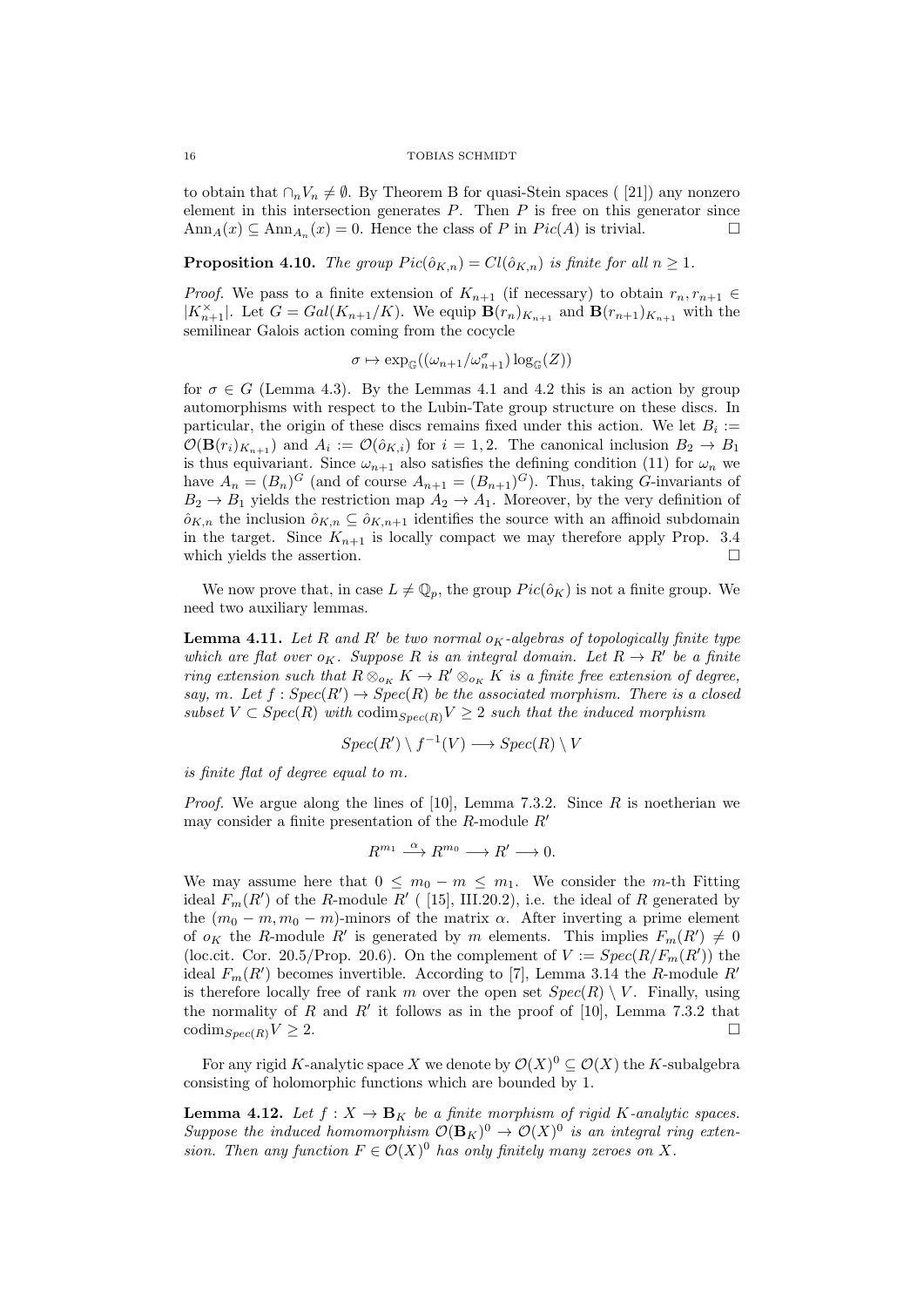*Proof.* Let z be a parameter on the disc  $B_K$ . According to [10], Lem. 7.3.4, we have  $\mathcal{O}(\mathbf{B}_K)^0 = o_K[[z]]$ , the ring of formal power series over  $o_K$  in the variable z. Let  $H \in \mathcal{O}(X)^0$  and consider an equation

$$
H^m + b_1 H^{m-1} + \dots + b_m = 0
$$

with  $b_i \in \mathcal{O}(\mathbf{B}_K)^0$ . Since  $\mathcal{O}(\mathbf{B}_K)^0$  is an integral domain we may assume  $b_m \neq 0$ . If  $H(x) = 0$  for some  $x \in X$  then  $b_m(f(x)) = 0$ . By the Weierstrass preparation theorem for  $o_K[[X]], [9], VII, §3.8$  Prop. 6, the power series  $b_m$  has at most finitely many zeroes. Since f has finite fibres according to [6], Cor.  $9.6.3/6$ , we conclude that H has at most finitely many zeroes on X.  $\Box$ 

**Proposition 4.13.** Let  $L \neq \mathbb{Q}_p$ . The ideal sheaf defining the zero section of the rigid group  $\hat{o}_K$  is not a torsion element in  $Pic(\hat{o}_K)$ .

*Proof:* Abbreviate  $A := \mathcal{O}(\hat{o}_K)$ ,  $B := \mathcal{O}(\mathbf{B}_K)$  and  $B_{\mathbb{C}_p} := \mathcal{O}(\mathbf{B}_{\mathbb{C}_p})$  and let  $z \in B$ be a parameter. Assume for a contradiction that the ideal sheaf in question is a torsion element. If  $I \subseteq A$  denotes the corresponding ideal of global sections there is  $1 < m < \infty$  such that

$$
I^m = (f)
$$

with some  $f \in A$ . Since the trivialization  $\kappa$  preserves the origin we have  $I \mapsto (z)$ via  $Pic(A) \to Pic(B_{\mathbb{C}_p})$  whence  $(f) \mapsto (z^m)$ . Now consider f as a rigid K-analytic map  $\hat{o}_K \to \mathbb{A}^1_K$  into the affine line over K. The composite

$$
{\bf B}_{{\mathbb C}_p}\stackrel{\kappa}{\longrightarrow} \hat{o}_{{\mathbb C}_p}\stackrel{f_{{\mathbb C}_p}}{\longrightarrow} {\mathbb A}^1_{{\mathbb C}_p}
$$

is then given by a power series F generating the ideal  $(z<sup>m</sup>)$  of B whence

$$
F(z) = az^m(1 + b_1z + b_2z^2 + \dots)
$$

with  $a \in \mathbb{C}_p^{\times}$ ,  $b_i \in o_{\mathbb{C}_p}$  according to [20], Prop. 18.7. We may pass to a finite extension of K (if necessary) and have an element  $x \in K$  with  $|x| = |a|$ . Passing to  $x^{-1}f$  we see that F induces a rigid  $\mathbb{C}_p$ -analytic map  $\mathbf{B}_{\mathbb{C}_p} \to \mathbf{B}_{\mathbb{C}_p}$  being the union over  $\mathbb{C}_p$ -affinoid maps  $\mathbf{B}(r_n)_{\mathbb{C}_p} \to \mathbf{B}(r_n)_{\mathbb{C}_p}$ . Hence, f is in fact a rigid K-analytic map

$$
f: \hat{o}_K \to \mathbf{B}_K
$$

equal to the union of K-affinoid maps  $f_n : \hat{o}_{K,n} \to \mathbf{B}(r_n)_K$ . The latter are induced by functions  $f_n \in \mathcal{O}(\hat{o}_{K,n})$  generating  $I^m \mathcal{O}(\hat{o}_{K,n})$ , the m-th power of the ideal defining the zero section  $Sp K \to \hat{o}_{K,n}$ .

Next, we show that the  $\mathcal{O}_{\mathbf{B}_K}$ -module  $f_*(\mathcal{O}_{\hat{o}_K})$  is locally free. Denote by  $f^{\sharp}$  and  $f_n^{\sharp}$  the corresponding ring homomorphisms on global sections. Fix n and let

$$
A_n := \mathcal{O}(\hat{o}_{K,n}), \ B_n := \mathcal{O}(\mathbf{B}(r_n)_{K_n}).
$$

We pass to a finite extension of  $K_n$  (if necessary) and have an element  $a_n \in K_n$ such that  $|a_n| = r_n$ . Identifying  $A_n \otimes_K K_n \simeq B_n$  via the group isomorphism  $\kappa \circ h_n$ the map

$$
f_n^{\sharp} \otimes_K K_n : B_n \longrightarrow B_n
$$

is given by a power series in  $B_n$  defining the m-th power of the zero section  $Sp\,K_n\to$  $\mathbf{B}(r_n)_{K_n}$ . Hence  $f_n^{\sharp} \otimes_K K_n$  equals the map  $(a_n^{-1}z) \mapsto (a_n^{-1}z)^m \epsilon$  with suitable  $\epsilon \in B_n^{\times}$ . Since  $|a_n^{-1}z|=1$  this is an isometry with associated graded map

$$
gr^{\bullet}(f_n^{\sharp}\otimes_K K_n):\sigma(a_n^{-1}z)\mapsto \sigma(a_n^{-1}z)^m\sigma(\epsilon)
$$

and  $\sigma(\epsilon) \in (gr^{\bullet} K_n)^{\times}$ . Here,  $gr^{\bullet}$  denotes the reduction functor from  $K_n$ -affinoid algebras into graded  $(gr^{\bullet} K_n)$ -algebras introduced by M. Temkin [39]. Clearly, the homomorphism  $gr^{\bullet}(f_n^{\sharp} \otimes_K K_n)$  is finite free of rank m on the homogeneous basis elements  $\sigma(a_n^{-1}z)^0, ..., \sigma(a_n^{-1}z)^{m-1}$ . Hence,  $f_n^{\sharp} \otimes_K K_n$  is finite free of rank m according to [25], Lem. I.6.4. By faithfully flat descent  $A_n$  is therefore a finitely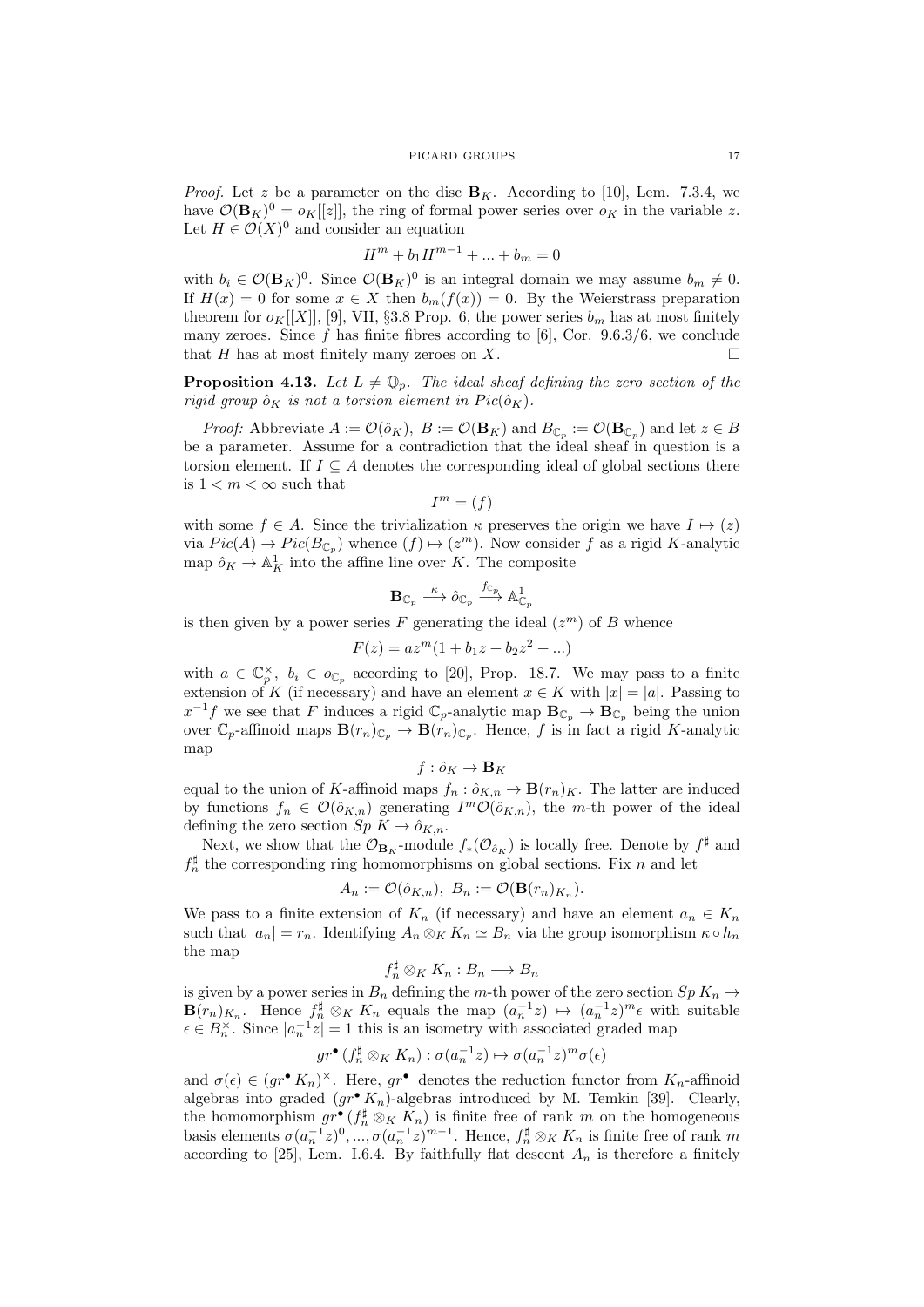generated projective  $B_n$ -module of rank m via  $f_n^{\sharp}$ . This shows the  $\mathcal{O}_{B_K}$ -module  $f_*(\mathcal{O}_{\hat{o}_K})$  to be a vector bundle of rank m.

By [18], V.2 Remarque  $3^{\circ}$  this vector bundle must be trivial and so  $f^{\sharp}$  induces a finite free ring extension  $B \to A$  of degree m. Let  $A^0$  and  $B^0$  be the holomorphic functions on  $\hat{\rho}_K$  and  $\mathbf{B}_K$  respectively that are bounded above by 1. We claim that the ring extension  $f^{\sharp}: B^0 \to A^0$  is integral. To see this we argue along the lines of [10], Lem. 7.3.3. Let  $H \in A^0$ . It satisfies an integral equation

$$
T^m + b_1 T^{m-1} + \dots + b_m = 0
$$

with  $b_i \in B$ . We consider the ring extension induced by  $f_n^{\sharp}$ 

$$
R := \mathcal{O}(\mathbf{B}(r_n)_K)^0 \stackrel{\subseteq}{\longrightarrow} R' := \mathcal{O}(\hat{o}_{K,n})^0.
$$

It is a finite extension by [6], Cor. 6.4.1/6. Since  $\mathbf{B}_K$  and  $\hat{o}_K$  are normal, R and R' are normal  $o<sub>K</sub>$ -algebras of topologically finite type which are flat over  $o<sub>K</sub>$ . Clearly,  $R$  is an integral domain. Applying the Lemma 4.11 we find a closed set  $V \subset Spec(R)$  with  $codim_{Spec(R)} V \geq 2$  such that the extension  $R \to R'$  is finite flat of degree d over  $Spec(\overline{R}) \setminus V$ . Consider H as an element of R' via the natural restriction map  $A \to \mathcal{O}(\hat{o}_{K,n})$ . It then satisfies an equation

$$
T^m + b'_1 T^{m-1} + \ldots + b'_m = 0
$$

with  $b_i' \in \Gamma(Spec(R) \setminus V, \mathcal{O}_{Spec(R)}) = \Gamma(Spec(R), \mathcal{O}_{Spec(R)}) = R$ . Comparing these  $b_i'$  to the  $b_i$  above we see that they must be equal as elements of  $\mathcal{O}(\mathbf{B}(r_n)_K)$ . Consequently, each  $b_i$  is of norm  $\leq 1$  on  $\mathbf{B}(r_n)_K \subset \mathbf{B}_K$  for all n which means  $b_i \in B^0$ . This shows  $f^{\sharp}: B^0 \to A^0$  to be an integral extension. By the preceding lemma we see that any element of  $A^0$  has at most finitely many zeroes on  $\hat{\rho}_K$ . But according to (the proof of) [33], Lem. 3.9 the nonzero holomorphic function on  $\hat{\rho}_K$ given on  $\mathbb{C}_p$ -valued points via

$$
\kappa_z \mapsto \kappa_z(1) - \kappa_z(0)
$$

is bounded above by 1 and has infinitely many zeroes. So we have arrived at a contradiction.

As a result of the above discussion we have the following theorem.

**Theorem 4.14.** The group  $Pic(\hat{o}_K)$  is a profinite group. In case  $L \neq \mathbb{Q}_p$  the isomorphism class of the ideal sheaf defining the zero section  $Sp\ K\to{\hat{o}}_K$  is an element of infinite order in  $Pic(\hat{o}_K)$ .

We briefly explain the relation of  $Pic(\hat{o}_K)$  to the Grothendieck group  $K_0(\hat{o}_K)$ . By the Lemma 4.8 the latter coincides with  $K_0(A)$  where  $A = \mathcal{O}(\hat{o}_K)$ .

For the following basic notions from algebraic  $K$ -theory we refer to [2]. Let  $R$ be a commutative associative unital ring,  $Pic(R)$  its Picard group and  $K_0(R)$  its Grothendieck group. Mapping  $1 \mapsto [R]$  induces an injective group homomorphism  $\mathbb{Z} \to K_0(R)$  which factores through the kernel of the determinant det :  $K_0(R) \to$ Pic(R). Denoting by  $H_0(R)$  the abelian group of continuous maps  $Spec(R) \to \mathbb{Z}$ we have the rank mapping  $\text{rk}: K_0(R) \to H_0(R)$  and a surjection

(15) 
$$
\text{rk} \oplus \text{det} : K_0(R) \to H_0(R) \oplus Pic(R).
$$

The kernel  $SK_0(R)$  consists of classes  $[P] - [R^n]$  where P has constant rank, say, n and  $\wedge^n P \cong R$ . If R is noetherian of dimension one or a Prüferian domain (i.e. an integral domain such that any finitely generated ideal is invertible) then  $SK_0(R) = 0$ . Indeed, in both cases Serre's theorem (loc.cit., Thm. IV.2.5) yields that any finitely generated projective module is isomorphic to a direct sum of an invertible and a free module (cf. also [18], V.2 Remarque  $3^o$ ).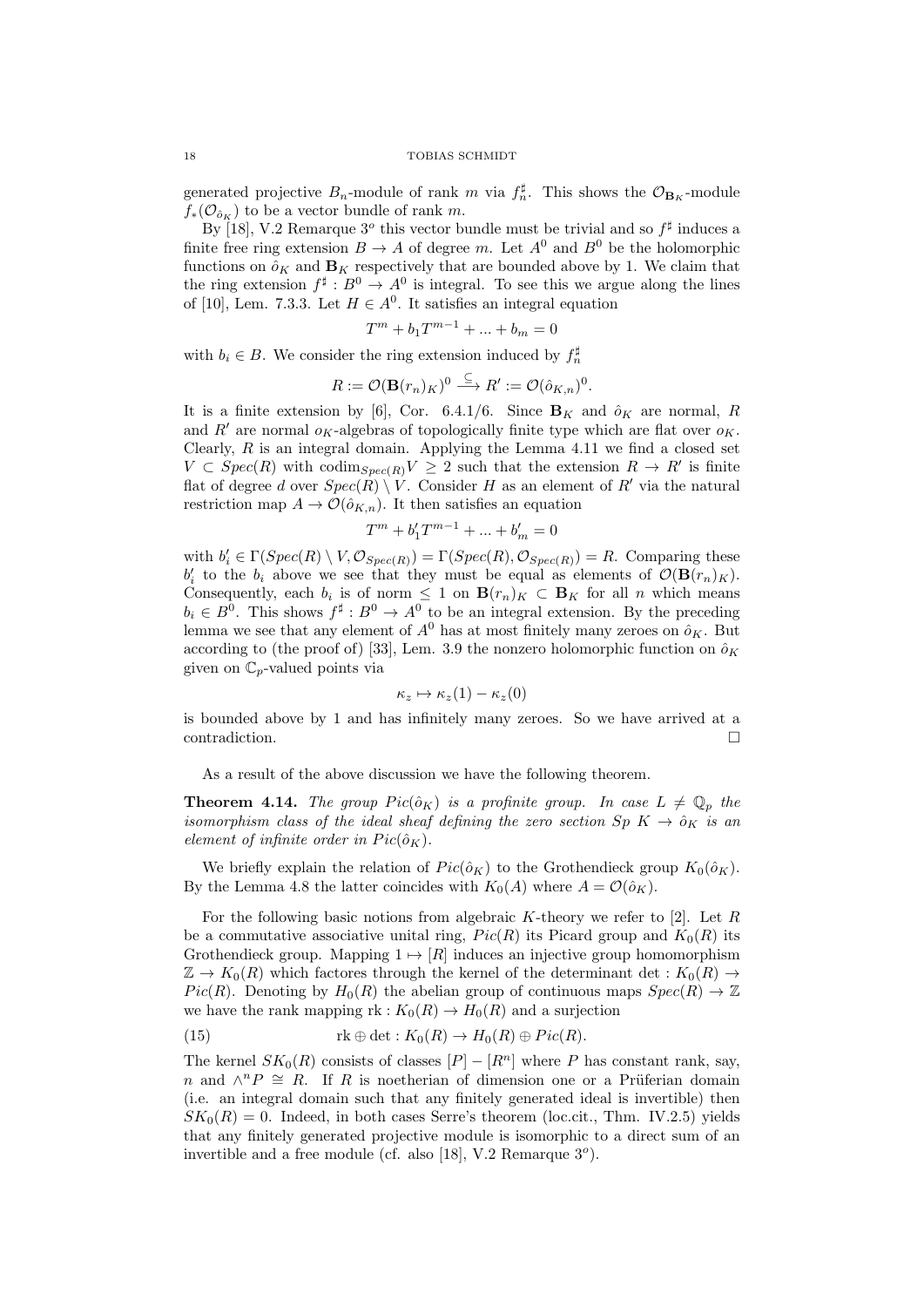By [33], final discussion in sect. 3, the algebra of global sections  $\mathcal{O}(\hat{o}_K)$  is a Prüferian domain which implies the

Proposition 4.15. The rank and determinant homomorphisms give a canonical isomorphism of abelian groups

$$
rk \oplus det : K_0(\hat{o}_K) \stackrel{\cong}{\longrightarrow} \mathbb{Z} \oplus Pic(\hat{o}_K).
$$

Remark: Let  $gr^{\bullet}$  be the reduction functor for K-affinoids introduced by M. Temkin [39]. In [29] the author develops a method to compute the Picard group of twisted forms of the closed unit disc which are ' $gr^{\bullet}$ -smooth', i.e. whose reduction is smooth over the 'graded field'  $gr^{\bullet} K$ . A large class of such forms is given by the tamely ramified ones. Since the field  $L_{\infty}$  is generated by the torsion points of the p-divisible group  $\mathbb{G}'$  it is not tamely ramified over L. Therefore, the form  $\hat{o}_n$  is generally not tamely ramified. Even worse, the descent datum of the form  $\hat{o}_n$  involves the logarithm series log<sub>G</sub> (Prop. 4.3). To compute the reduction of  $\hat{o}_n$ seems to require therefore a detailed knowledge of the coefficients of  $\log_{\mathbb{G}}$  which is not available. We have therefore not been able to prove that  $\hat{o}_n$  is ' $gr^{\bullet}$ -smooth'. In fact, we are rather sceptical about  $\hat{o}_n$  having this property.

4.5. General character spaces. As explained above the space  $\hat{o}$  parametrizes the locally analytic characters of the additive group o. In the following we explain briefly why the problem of determining the Picard group of general character spaces essentially reduces to the case of (copies of)  $\hat{o}$ .

So consider an arbitrary locally L-analytic group Z which is abelian and topologically finitely generated. Let  $d := \dim_L Z$ . The following generalization of the rigid analytic character variety  $\hat{o}$  has been introduced by M. Emerton in [16], (6.4). Let  $Rig(K)$  be the category of rigid analytic spaces over K. For each  $X \in Rig(K)$ let  $\hat{Z}(X)$  be the group of abstract group homomorphisms  $Z \to \mathcal{O}(X)^\times$  with the property that for each admissible open affinoid subspace  $U \subseteq X$  the map

$$
Z \to \mathcal{O}(X)^\times \xrightarrow{res} \mathcal{O}(U)
$$

is a  $\mathcal{O}(U)$ -valued locally *L*-analytic function on Z. This defines a contravariant functor

$$
\hat{Z}_K: \mathop{\mathrm{Rig}}\nolimits(K) \to \mathop{\mathrm{Ab}}\nolimits
$$

which is in fact representable by a smooth rigid K-analytic group  $\hat{Z}_K$  on a quasi-Stein space. Our character group  $\hat{o}_K$  corresponds to the case  $Z = o$ . The association  $Z \mapsto \hat{Z}_K$  is a contravariant functor that converts direct products into fibre products over K.

Examples: Let  $\mathbb{G}_m$  and  $\mu_n$  be the rigid K-analytic multiplicative group and the rigid K-analytic group of roots of unity of order  $n \geq 1$  respectively. Mapping a locally analytic character to its value on 1 respectively on 1 mod  $m$  induces group isomorphisms

$$
\hat{\mathbb{Z}}_K \stackrel{\cong}{\longrightarrow} \mathbb{G}_m, \ \widehat{(\mathbb{Z}/m\mathbb{Z})}_K \stackrel{\cong}{\longrightarrow} \mu_m
$$

(loc.cit.).

To get a first impression of the space  $\hat{Z}_K$  we look at dimension and number of connected components. Let  $\mu \subseteq Z$  be the torsion subgroup of Z. By [16], Prop. 6.4.1 the inclusion of the unique maximal compact open subgroup  $Z_0$  into Z induces a (noncanonical) isomorphism  $Z_0 \times \mathbb{Z}^r \cong Z$  for some unique  $r \geq 0$ . Hence, there is a (noncanonical) isomorphism of rigid groups

$$
\hat{Z}_K \stackrel{\cong}{\longrightarrow} \hat{Z}_{0K} \times_K \mathbb{G}_m^r.
$$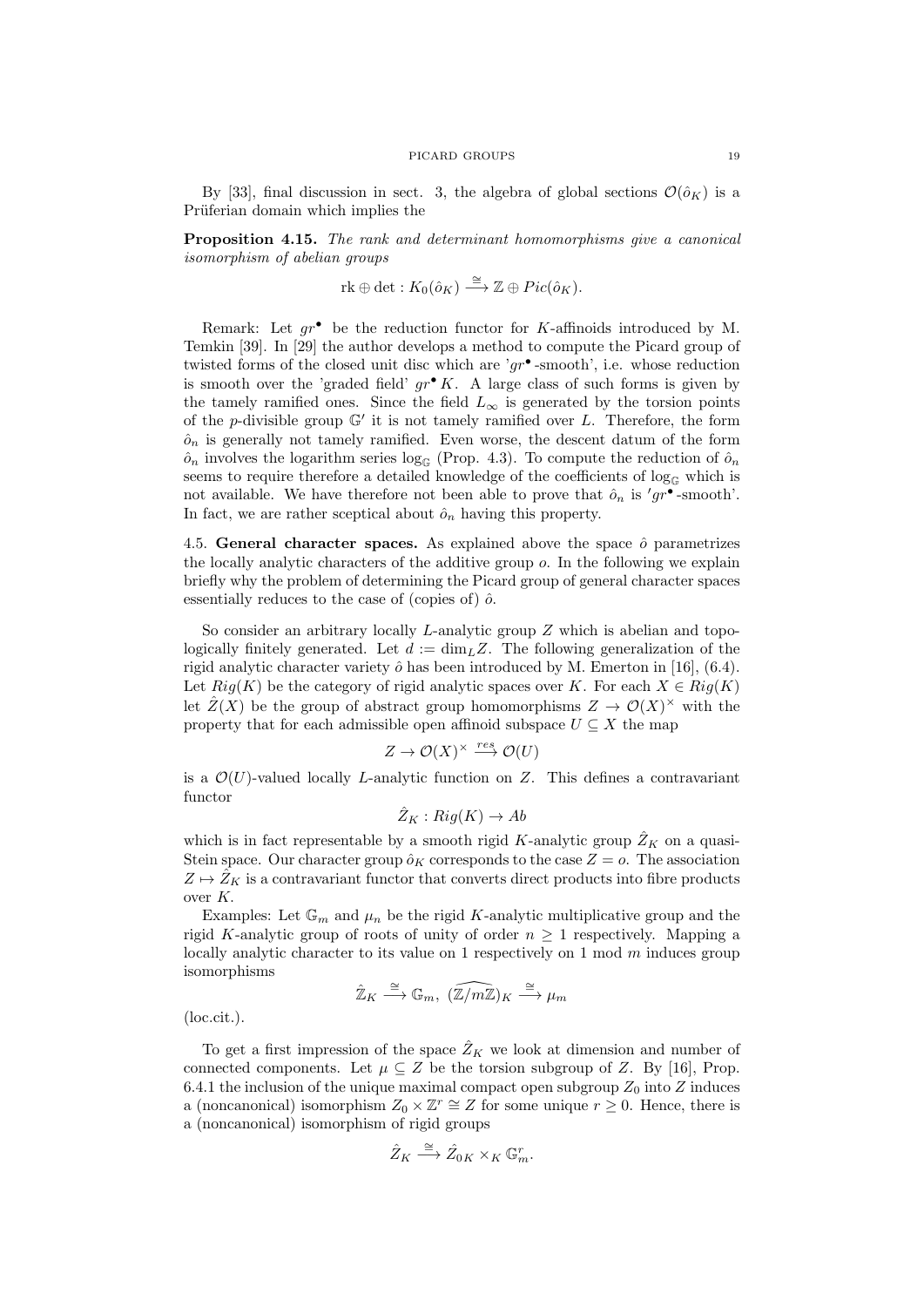To proceed further we impose a mild condition on the group  $Z_0$ . First of all, being abelian profinite  $Z_0$  contains a unique open pro-p-Sylow subgroup  $Z_0(p)$ . The torsion part  $Z_0(p)$ <sup>tor</sup> of the latter group is finite and a direct factor so that  $\mu$  is finite. Any complement  $Z_0(p)^{\text{fl}}$  (as  $\mathbb{Z}_p$ -module) in  $Z_0(p)$  to  $Z_0(p)^{\text{tor}}$  has finite index in  $Z_0(p)$  and hence is open according to [12], Thm. 1.17. It is therefore naturally endowed with a structure of abelian locally L-analytic group. As such is has an open subgroup which is isomorphic, as locally L-analytic group, to the standard group  $o^d$  (in the sense of [8], Thm. III. 7.3.4). We **assume** in the following that the torsion part in  $Z_0(p)$  admits a complement  $Z_0(p)^{\text{fl}}$  which is isomorphic, as locally L-analytic group to  $o^d$ . We fix such an isomorphism.

Example: Let  $\mathbb T$  be a linear algebraic torus over L and  $Z = \mathbb T(L)$  its group of L-rational points. Then  $Z$  is topologically finitely generated. Indeed, this is immediate for the split part of  $Z$  and follows for the anisotropic part of  $Z$  by compactness, cf. [5], Cor. §9.4. Now assume that  $\mathbb T$  is split over L so that we may identify  $Z = (L^{\times})^d$  and  $Z_0 = (\rho^{\times})^d$ . Suppose the ramification index e of  $L/\mathbb{Q}_p$ satisfies  $1 > e/(p-1)$ . A possible choice for  $Z_0(p)^{\text{fl}}$  is given by  $(1+\pi o)^d$ . Moreover, the usual logarithm series followed by multiplication with  $\pi^{-1}$  provides a locally *L*-analytic group isomorphism  $Z_0(p)^{\text{fl}} \stackrel{\cong}{\longrightarrow} o^d$ , e.g. [27], Prop. 5.5.

By assumption the inclusion  $\mu \times Z_0(p)^{\text{fl}} \subseteq Z$  induces a (noncanonical) isomorphism of locally L-analytic groups

$$
\mu \times o^d \times \mathbb{Z}^r \stackrel{\cong}{\longrightarrow} Z
$$

with unique  $r \geq 0$ . Applying the functor  $\hat{(\cdot)}_K$  gives a (noncanonical) isomorphism of rigid groups

$$
\hat{Z}_K \stackrel{\cong}{\longrightarrow} \hat{\mu}_K \times_K \hat{o}_K^d \times_K \mathbb{G}_m^r.
$$

The space  $\hat{\mu}_K$  is a finite disjoint union of points  $Sp K_i$ ,  $i = 1, ..., s$  (with finite field extensions  $K_i/K$ ). Since each  $\hat{\sigma}_{K_i}^d$  is connected and  $\mathbb{G}_{m,K_i}^r$  is geometrically connected, their fibre product over  $K_i$  remains connected by [13], Cor. 8.4. Hence,

$$
\pi_0(\hat{Z}_K) = s \le \# \mu \text{ and dim } \hat{Z}_K = d + r.
$$

We conclude with the remark that, in this situation, the natural projection morphism  $\hat{\iota}: \hat{Z}_K \to \hat{\mu}_K \times_K \hat{o}_K^d$  induces an isomorphism

$$
Pic(\hat{Z}_K)\stackrel{\cong}{\longrightarrow} Pic(\hat{\mu}_K\times_K\hat{o}_K^d)=\oplus_{i=1,...,s}Pic(\hat{o}_{K_i}^d).
$$

Indeed, using an argument with cohomology and inverse limits similar to subsect. 4.3 one is reduced to show that the natural projection  $\hat{o}_{K,n}^d \times_K \mathbb{G}_{m,n}^r \to \hat{o}_{K,n}^d$  induces an isomorphism on Picard groups for all n. Here,  $\mathbb{G}_{m,n}^r \subset \mathbb{G}_m^r$  is the annulus defined by  $|p|^n \leq z_i \leq |p|^{-n}, i = 1, ..., r$ . A finite induction reduces to the case  $d = r = 1$ . This case follows then by properties of the one dimensional affinoids  $\hat{\sigma}_{K,n}$  and the fact that  $Pic(\mathbb{G}_{m,n}) = 1$ . We leave the remaining details to the interested reader.

#### **REFERENCES**

- [1] Y. Amice. Duals. In Proceedings of the Conference on p-adic Analysis (Nijmegen, 1978), volume 7806 of Report, pages 1–15. Katholieke Univ. Nijmegen, 1978.
- H. Bass. Algebraic K-theory. W. A. Benjamin, Inc., New York-Amsterdam, 1968.
- [3] Vladimir G. Berkovich. Spectral theory and analytic geometry over non-archimedean fields, volume 33 of Math. Surveys and Monographs. American Mathematical Society, Providence, Rhode Island, 1990.
- [4] Vladimir G. Berkovich. Étale cohomology for non-Archimedean analytic spaces. Inst. Hautes  $\acute{E}tudes$  Sci. Publ. Math.,  $(78):5-161, 1993$ .
- [5] A. Borel and J. Tits. Groupes réductifs. Inst. Hautes Études Sci. Publ. Math., (27):55–150, 1965.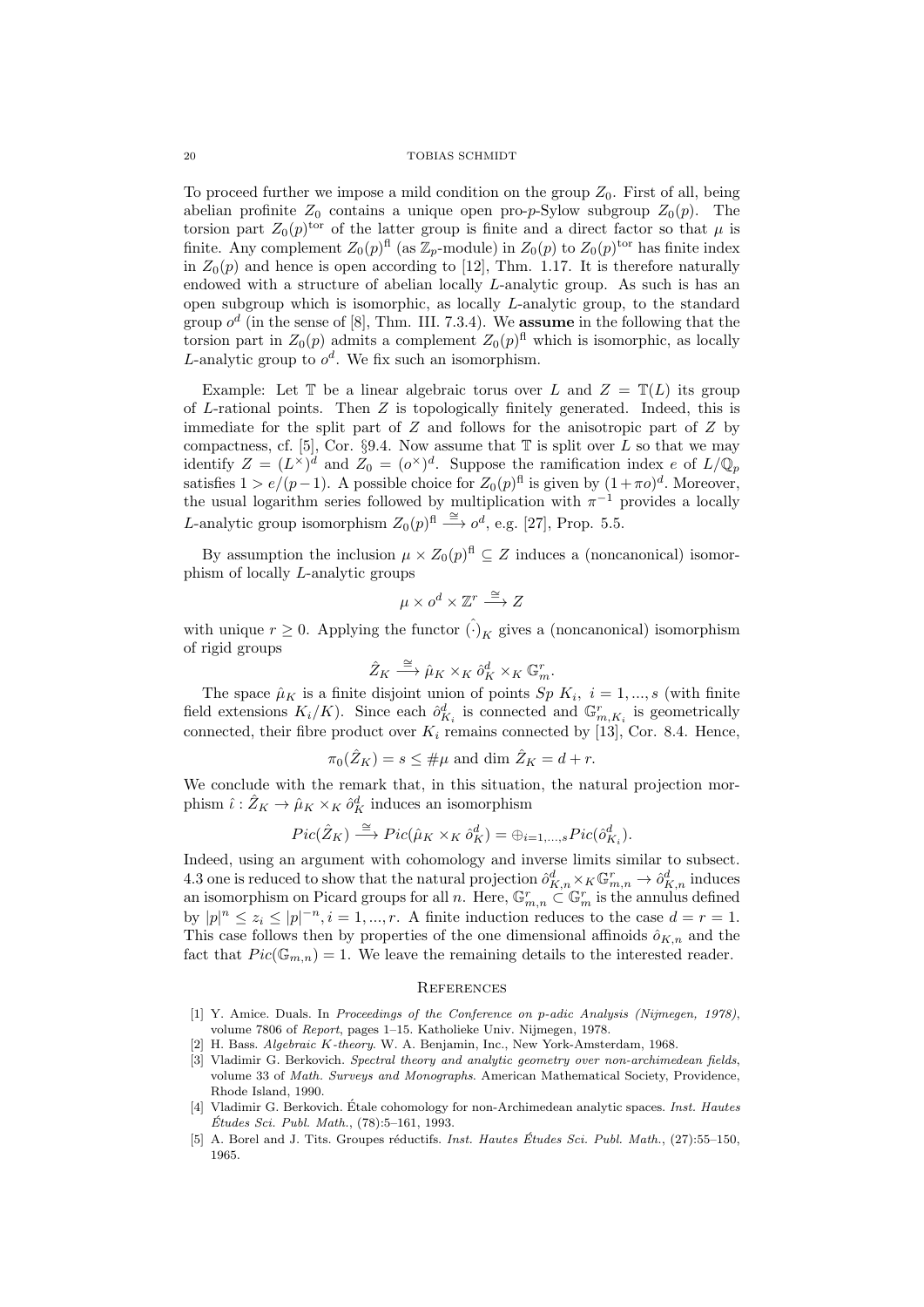- [6] S. Bosch, U. Güntzer, and R. Remmert. Non-Archimedean analysis. Springer-Verlag, Berlin, 1984.
- [7] S. Bosch and W. Lütkebohmert. Formal and rigid geometry ii. Flattening techniques. Math.  $Ann. 296(3): 403-429. 1993.$
- [8] N. Bourbaki. Éléments de mathématique. Fasc. XXXVII. Groupes et algèbres de Lie. Chap. II/III. Hermann, Paris, 1972. Act.Sci. et Ind., No. 1349.
- N. Bourbaki. Commutative algebra. Chapters 1–7. Elements of Mathematics (Berlin). Springer-Verlag, Berlin, 1998.
- [10] A. J. de Jong. Crystalline Dieudonné module theory via formal and rigid geometry. Inst. Hautes Études Sci. Publ. Math.,  $(82):5-96, 1995$ .
- [11] A. J. de Jong. Étale fundamental groups of non-Archimedean analytic spaces. Compositio Math., 97(1-2):89–118, 1995. Special issue in honour of Frans Oort.
- [12] J. D. Dixon, M. P. F. du Sautoy, A. Mann, and D. Segal. Analytic pro-p groups, volume 61 of Cambridge Studies in Advanced Mathematics. Cambridge University Press, Cambridge, second edition, 1999.
- [13] A. Ducros. Les espaces de Berkovich sont excellents. Ann. Inst. Fourier, 59:1407–1516, 2009.
- [14] A. Ducros. Toute forme modérément ramifiée d'un polydisque ouvert est triviale. to appear in: Mathematische Zeitschrift,, available online at: http://math1.unice.fr/ ducros.
- [15] David Eisenbud. Commutative algebra, volume 150 of Graduate Texts in Mathematics. Springer-Verlag, New York, 1995. With a view toward algebraic geometry.
- [16] M. Emerton. Locally analytic vectors in representations of locally p-adic analytic groups. Preprint. To appear in: Memoirs of the AMS.
- [17] J. Fresnel and M. van der Put. Rigid analytic geometry and its applications, volume 218 of Progress in Mathematics. Birkhäuser Boston Inc., Boston, MA, 2004.
- [18] L. Gruson. Fibrés vectoriels sur un polydisque ultramétrique. Ann. Sci. École Norm. Sup.  $(4)$ , 1:45–89, 1968.
- [19] R. Hartshorne. On the De Rham cohomology of algebraic varieties. Inst. Hautes Études Sci. Publ. Math., (45):5–99, 1975.
- [20] M. J. Hopkins and B. H. Gross. Equivariant vector bundles on the Lubin-Tate moduli space. In Topology and representation theory (Evanston, IL, 1992), volume 158 of Contemp. Math., pages 23–88. Amer. Math. Soc., Providence, RI, 1994.
- [21] R. Kiehl. Theorem A und Theorem B in der nichtarchimedischen Funktionentheorie. Invent. Math., 2:256–273, 1967.
- [22] M.-A. Knus and M. Ojanguren. Théorie de la descente et algèbres d'Azumaya. Lecture Notes in Math., Vol. 389. Springer-Verlag, Berlin, 1974.
- [23] S. Lang. Cyclotomic fields I and II, volume 121 of Graduate Texts in Mathematics. Springer-Verlag, New York, second edition, 1990. With an appendix by Karl Rubin.
- [24] M. Lazard. Les zéros des fonctions analytiques d'une variable sur un corps valué complet. Inst. Hautes Études Sci. Publ. Math.,  $(14):47-75$ , 1962.
- [25] H. Li and F. van Oystaeyen. Zariskian filtrations, volume 2 of K-Monographs in Mathematics. Kluwer Academic Publishers, Dordrecht, 1996.
- [26] H. Matsumura. Commutative ring theory, volume 8 of Cambridge Studies in Advanced Mathematics. Cambridge University Press, Cambridge, 1986.
- [27] Jürgen Neukirch. Algebraic number theory, volume 322 of Grundlehren der Mathematischen Wissenschaften [Fundamental Principles of Mathematical Sciences]. Springer-Verlag, Berlin, 1999. Translated from the 1992 German original and with a note by Norbert Schappacher, With a foreword by G. Harder.
- [28] Lorenzo Ramero. On a class of étale analytic sheaves. J. Algebraic Geom., 7(3):405–504, 1998.
- [29] T. Schmidt. Forms of an affinoid disc and ramification. Preprint 2012, available online at: http://www.math.uni-muenster.de/u/tobias.schmidt/.
- [30] P. Schneider. Nonarchimedean functional analysis. Springer Monographs in Mathematics. Springer-Verlag, Berlin, 2002.
- [31] P. Schneider and U. Stuhler. The cohomology of p-adic symmetric spaces. *Invent. Math.*, 105(1):47–122, 1991.
- [32] P. Schneider and J. Teitelbaum. p-adic Fourier theory: Additional notes. *unpublished.*
- [33] P. Schneider and J. Teitelbaum. p-adic Fourier theory. Doc. Math., 6:447-481 (electronic). 2001.
- [34] P. Schneider and J. Teitelbaum. Algebras of p-adic distributions and admissible representations. Invent. Math., 153(1):145–196, 2003.
- [35] Peter Schneider. p-adic Lie groups, volume 344 of Grundlehren der Mathematischen Wissenschaften [Fundamental Principles of Mathematical Sciences]. Springer, Heidelberg, 2011.